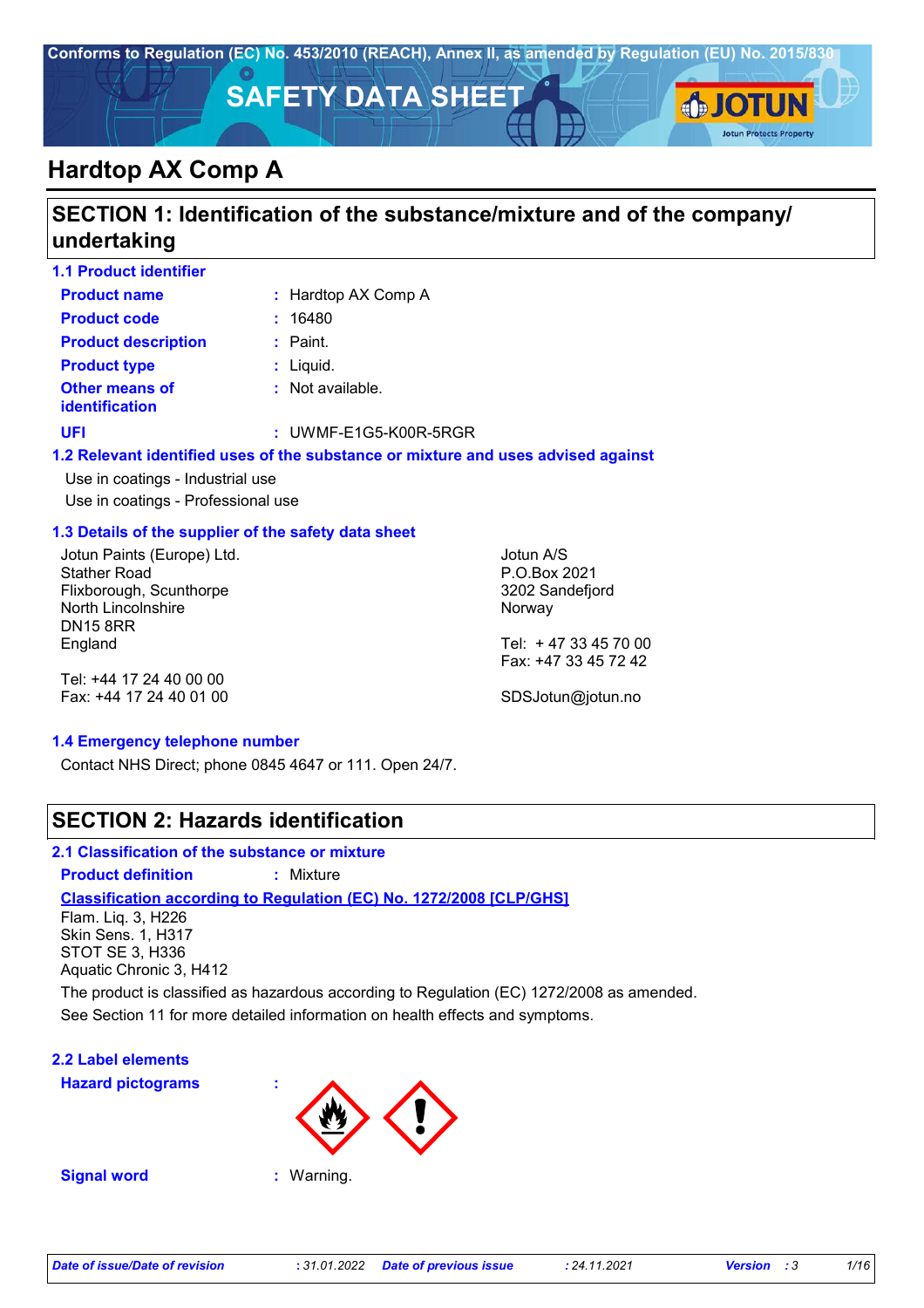| <b>Hazard statements</b>                                                                                                                                        | : H226 - Flammable liquid and vapour.                                                                                                                                                                                                                                                                                                                                                                         |
|-----------------------------------------------------------------------------------------------------------------------------------------------------------------|---------------------------------------------------------------------------------------------------------------------------------------------------------------------------------------------------------------------------------------------------------------------------------------------------------------------------------------------------------------------------------------------------------------|
|                                                                                                                                                                 | H317 - May cause an allergic skin reaction.                                                                                                                                                                                                                                                                                                                                                                   |
|                                                                                                                                                                 | H336 - May cause drowsiness or dizziness.                                                                                                                                                                                                                                                                                                                                                                     |
|                                                                                                                                                                 | H412 - Harmful to aquatic life with long lasting effects.                                                                                                                                                                                                                                                                                                                                                     |
| <b>Precautionary statements</b>                                                                                                                                 |                                                                                                                                                                                                                                                                                                                                                                                                               |
| <b>General</b>                                                                                                                                                  | : Not applicable.                                                                                                                                                                                                                                                                                                                                                                                             |
| <b>Prevention</b>                                                                                                                                               | : P280 - Wear protective gloves.<br>P210 - Keep away from heat, hot surfaces, sparks, open flames and other ignition<br>sources. No smoking.<br>P273 - Avoid release to the environment.<br>P261 - Avoid breathing vapour.                                                                                                                                                                                    |
| <b>Response</b>                                                                                                                                                 | : P304 + P312 - IF INHALED: Call a POISON CENTER or doctor if you feel unwell.<br>P362 + P364 - Take off contaminated clothing and wash it before reuse.<br>P302 + P352 - IF ON SKIN: Wash with plenty of water.<br>P333 + P313 - If skin irritation or rash occurs: Get medical advice or attention.                                                                                                         |
| <b>Storage</b>                                                                                                                                                  | : P403 + P233 - Store in a well-ventilated place. Keep container tightly closed.                                                                                                                                                                                                                                                                                                                              |
| <b>Disposal</b>                                                                                                                                                 | : P501 - Dispose of contents and container in accordance with all local, regional,<br>national and international regulations.                                                                                                                                                                                                                                                                                 |
| <b>Hazardous ingredients</b>                                                                                                                                    | : n-butyl acetate<br>hydrocarbons, C9, aromatics<br>decanedioic acid, 1,10-bis(1,2,2,6,6-pentamethyl-4-piperidinyl) ester, mixt. with<br>1-methyl 10-(1,2,2,6,6-pentamethyl-4-piperidinyl) decanedioate<br>2-Propenoic acid, 2-methyl-, 2-(dimethylamino) ethyl ester, polymer with butyl<br>2-propenoate, compd. with polyethylene glycol hydrogen maleate C9-11-alkyl ethers<br>2-Hydroxyethyl methacrylate |
| <b>Supplemental label</b><br>elements                                                                                                                           | : Warning! Hazardous respirable droplets may be formed when sprayed. Do not<br>breathe spray or mist.                                                                                                                                                                                                                                                                                                         |
| <b>Annex XVII - Restrictions</b><br>on the manufacture,<br>placing on the market and<br>use of certain dangerous<br>substances, mixtures and<br><b>articles</b> | : Not applicable.                                                                                                                                                                                                                                                                                                                                                                                             |
| <b>Special packaging requirements</b>                                                                                                                           |                                                                                                                                                                                                                                                                                                                                                                                                               |
| <b>Containers to be fitted</b><br>with child-resistant<br>fastenings                                                                                            | : Not applicable.                                                                                                                                                                                                                                                                                                                                                                                             |
| Tactile warning of danger : Not applicable.                                                                                                                     |                                                                                                                                                                                                                                                                                                                                                                                                               |
| <b>2.3 Other hazards</b>                                                                                                                                        |                                                                                                                                                                                                                                                                                                                                                                                                               |
| <b>Product meets the criteria</b><br>for PBT or vPvB according<br>to Regulation (EC) No.<br>1907/2006, Annex XIII                                               | : This mixture does not contain any substances that are assessed to be a PBT or a<br>vPvB.                                                                                                                                                                                                                                                                                                                    |
| Other hazards which do                                                                                                                                          | : None known.                                                                                                                                                                                                                                                                                                                                                                                                 |

# **SECTION 3: Composition/information on ingredients**

**3.2 Mixtures :** Mixture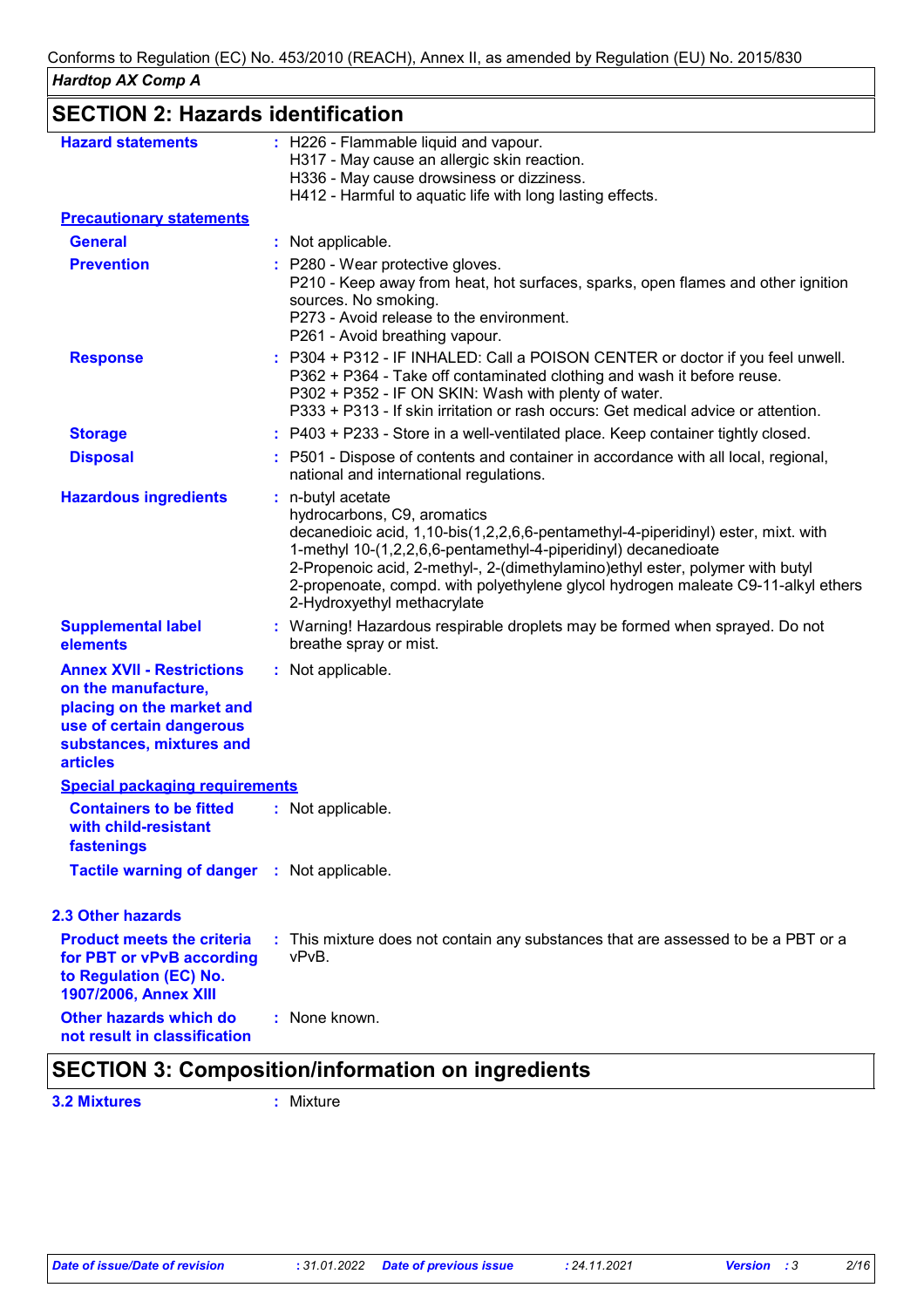| <b>Product/ingredient name</b>                                                                                                                                                   | <b>Identifiers</b>                                                                      | <b>Weight %</b> | <b>Regulation (EC) No.</b><br>1272/2008 [CLP]                                                                                                 | <b>Type</b>   |
|----------------------------------------------------------------------------------------------------------------------------------------------------------------------------------|-----------------------------------------------------------------------------------------|-----------------|-----------------------------------------------------------------------------------------------------------------------------------------------|---------------|
| n-butyl acetate                                                                                                                                                                  | REACH #:<br>01-2119485493-29<br>EC: 204-658-1                                           | ≥10 - ≤25       | Flam. Liq. 3, H226<br><b>STOT SE 3, H336</b><br><b>EUH066</b>                                                                                 | [1] [2]       |
| hydrocarbons, C9, aromatics                                                                                                                                                      | CAS: 123-86-4<br>REACH #:<br>01-2119455851-35<br>EC: 918-668-5<br>CAS: 128601-23-0      | $\leq$ 3        | Flam. Liq. 3, H226<br>STOT SE 3, H335<br>STOT SE 3, H336<br>Asp. Tox. 1, H304<br>Aquatic Chronic 2, H411                                      | $[1]$         |
| titanium dioxide                                                                                                                                                                 | REACH #:<br>01-2119489379-17<br>EC: 236-675-5<br>CAS: 13463-67-7<br>Index: 022-006-00-2 | $\leq$ 3        | Carc. 2, H351 (inhalation)                                                                                                                    | $[1] [2] [*]$ |
| pentane-2,4-dione                                                                                                                                                                | REACH #:<br>01-2119458968-15<br>EC: 204-634-0<br>CAS: 123-54-6                          | $\leq$ 3        | Flam. Liq. 3, H226<br>Acute Tox. 4, H302<br>Acute Tox. 3, H311<br>Acute Tox. 3, H331                                                          | $[1]$         |
| decanedioic acid, 1,10-bis<br>$(1,2,2,6,6$ -pentamethyl-<br>4-piperidinyl) ester, mixt. with<br>1-methyl 10-<br>$(1,2,2,6,6$ -pentamethyl-<br>4-piperidinyl) decanedioate        | CAS: 1065336-91-5                                                                       | $\leq 1$        | Skin Sens. 1A, H317<br>Repr. 2, H361<br>Aquatic Acute 1, H400 (M=1)<br>Aquatic Chronic 1, H410<br>$(M=1)$                                     | $[1]$         |
| 2-Propenoic acid, 2-methyl-, 2-<br>(dimethylamino) ethyl ester,<br>polymer with butyl 2-propenoate,<br>compd. with polyethylene glycol<br>hydrogen maleate C9-11-alkyl<br>ethers | CAS: 1259547-09-5                                                                       | $1$             | Skin Sens. 1, H317                                                                                                                            | $[1]$         |
| 2-Hydroxyethyl methacrylate                                                                                                                                                      | EC: 212-782-2<br>CAS: 868-77-9<br>Index: 607-124-00-X                                   | $≤0.3$          | Skin Irrit. 2, H315<br>Eye Irrit. 2, H319<br>Skin Sens. 1, H317<br>See Section 16 for the full<br>text of the H statements<br>declared above. | $[1]$         |

### **SECTION 3: Composition/information on ingredients**

There are no additional ingredients present which, within the current knowledge of the supplier and in the concentrations applicable, are classified as hazardous to health or the environment, are PBTs, vPvBs or Substances of equivalent concern, or have been assigned a workplace exposure limit and hence require reporting in this section.

**Type** 

[1] Substance classified with a health or environmental hazard

[2] Substance with a workplace exposure limit

[3] Substance meets the criteria for PBT according to Regulation (EC) No. 1907/2006, Annex XIII

[4] Substance meets the criteria for vPvB according to Regulation (EC) No. 1907/2006, Annex XIII

[5] Substance of equivalent concern

[6] Additional disclosure due to company policy

[\*] The classification as a carcinogen by inhalation applies only to mixtures placed on the market in powder form containing 1% or more of titanium dioxide particles with diameter ≤ 10 μm not bound within a matrix.

Occupational exposure limits, if available, are listed in Section 8.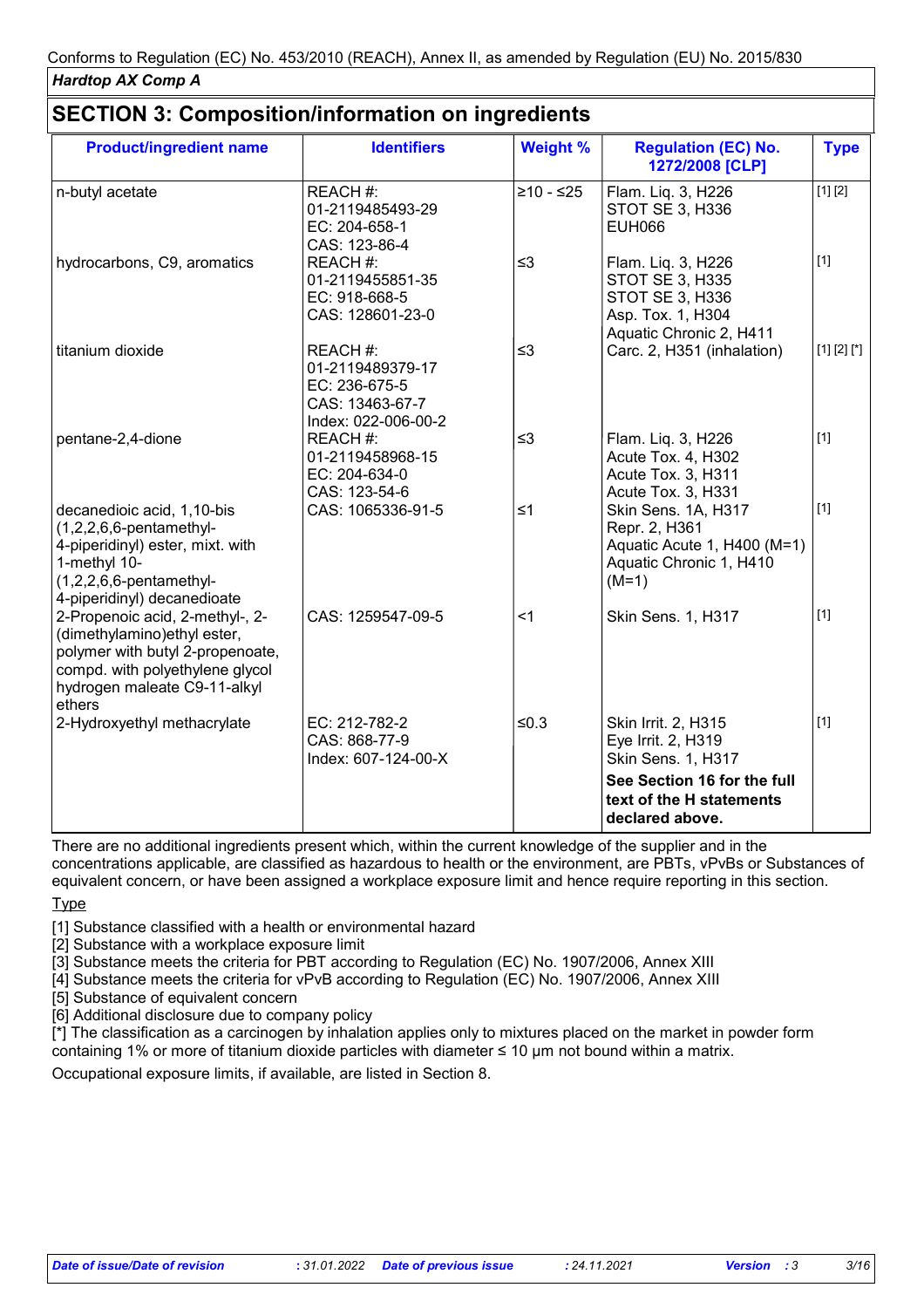### **SECTION 4: First aid measures**

| <b>4.1 Description of first aid measures</b> |                                                                                                                                                                                                                                                                                                                                                                                                                 |
|----------------------------------------------|-----------------------------------------------------------------------------------------------------------------------------------------------------------------------------------------------------------------------------------------------------------------------------------------------------------------------------------------------------------------------------------------------------------------|
| <b>General</b>                               | : In all cases of doubt, or when symptoms persist, seek medical attention. Never give<br>anything by mouth to an unconscious person. If unconscious, place in recovery<br>position and seek medical advice.                                                                                                                                                                                                     |
| <b>Eye contact</b>                           | : Remove contact lenses, irrigate copiously with clean, fresh water, holding the<br>eyelids apart for at least 10 minutes and seek immediate medical advice.                                                                                                                                                                                                                                                    |
| <b>Inhalation</b>                            | : Remove to fresh air. Keep person warm and at rest. If not breathing, if breathing is<br>irregular or if respiratory arrest occurs, provide artificial respiration or oxygen by<br>trained personnel.                                                                                                                                                                                                          |
| <b>Skin contact</b>                          | : Remove contaminated clothing and shoes. Wash skin thoroughly with soap and<br>water or use recognised skin cleanser. Do NOT use solvents or thinners.                                                                                                                                                                                                                                                         |
| <b>Ingestion</b>                             | : If swallowed, seek medical advice immediately and show the container or label.<br>Keep person warm and at rest. Do NOT induce vomiting.                                                                                                                                                                                                                                                                       |
| <b>Protection of first-aiders</b>            | : No action shall be taken involving any personal risk or without suitable training. If it<br>is suspected that fumes are still present, the rescuer should wear an appropriate<br>mask or self-contained breathing apparatus. It may be dangerous to the person<br>providing aid to give mouth-to-mouth resuscitation. Wash contaminated clothing<br>thoroughly with water before removing it, or wear gloves. |

#### **4.2 Most important symptoms and effects, both acute and delayed**

There are no data available on the mixture itself. The mixture has been assessed following the conventional method of the CLP Regulation (EC) No 1272/2008 and is classified for toxicological properties accordingly. See Sections 2 and 3 for details.

Exposure to component solvent vapour concentrations in excess of the stated occupational exposure limit may result in adverse health effects such as mucous membrane and respiratory system irritation and adverse effects on the kidneys, liver and central nervous system. Solvents may cause some of the above effects by absorption through the skin. Repeated or prolonged contact with the mixture may cause removal of natural fat from the skin, resulting in nonallergic contact dermatitis and absorption through the skin. Ingestion may cause nausea, diarrhea and vomiting.

### **Over-exposure signs/symptoms**

| <b>Eye contact</b>         | : No specific data.                                                                                                                                                      |
|----------------------------|--------------------------------------------------------------------------------------------------------------------------------------------------------------------------|
| <b>Inhalation</b>          | : Adverse symptoms may include the following:<br>nausea or vomiting<br>headache<br>drowsiness/fatigue<br>dizziness/vertigo<br>unconsciousness                            |
| <b>Skin contact</b>        | : Adverse symptoms may include the following:<br>irritation<br>redness                                                                                                   |
| <b>Ingestion</b>           | : No specific data.                                                                                                                                                      |
|                            | 4.3 Indication of any immediate medical attention and special treatment needed                                                                                           |
| <b>Notes to physician</b>  | : In case of inhalation of decomposition products in a fire, symptoms may be delayed.<br>The exposed person may need to be kept under medical surveillance for 48 hours. |
| <b>Specific treatments</b> | : No specific treatment.                                                                                                                                                 |
|                            |                                                                                                                                                                          |

See toxicological information (Section 11)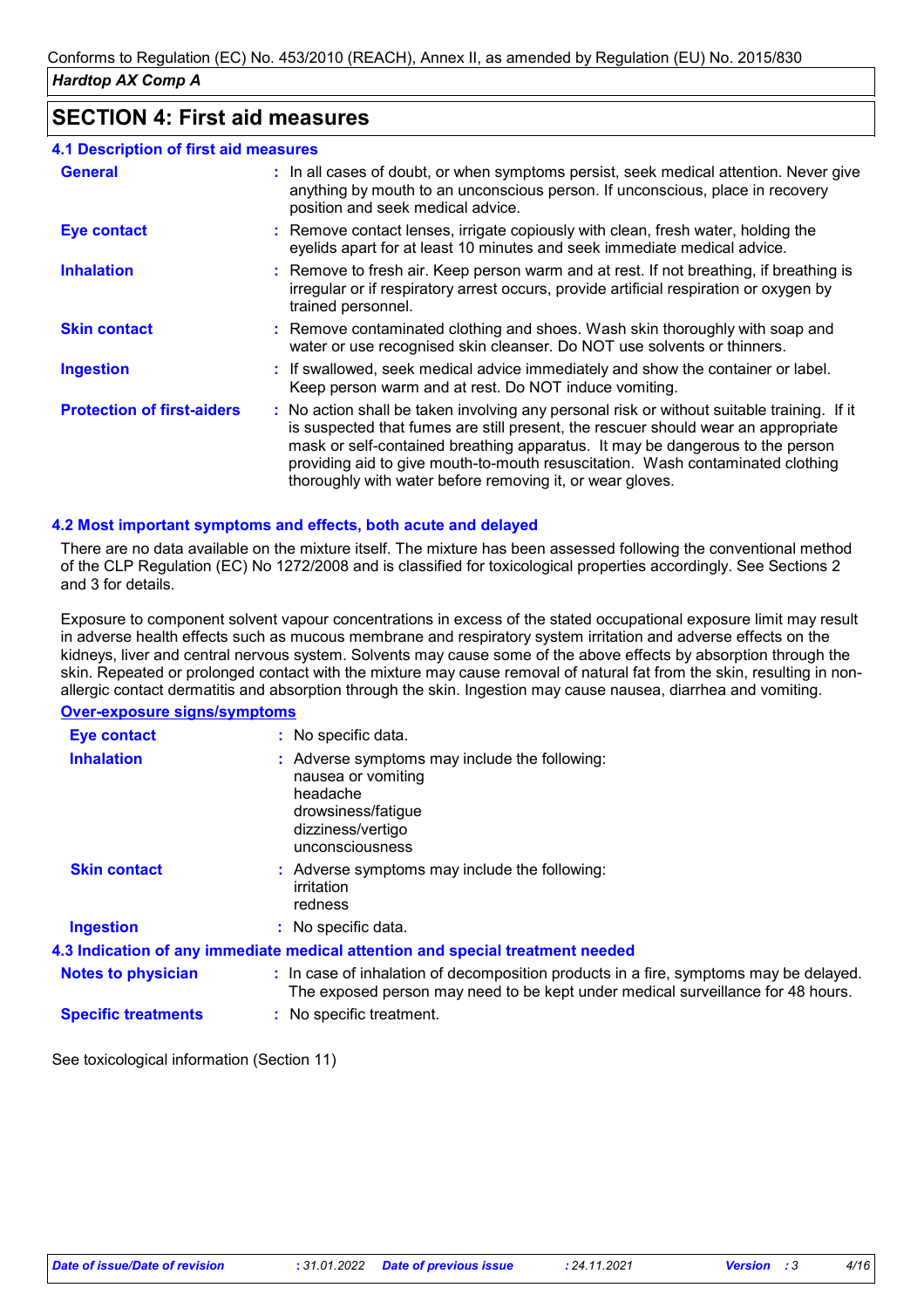### **SECTION 5: Firefighting measures**

| 5.1 Extinguishing media                                  |                                                                                                                              |
|----------------------------------------------------------|------------------------------------------------------------------------------------------------------------------------------|
| <b>Suitable extinguishing</b><br>media                   | : Recommended: alcohol-resistant foam, $CO2$ , powders, water spray.                                                         |
| <b>Unsuitable extinguishing</b><br>media                 | : Do not use water jet.                                                                                                      |
|                                                          | 5.2 Special hazards arising from the substance or mixture                                                                    |
| <b>Hazards from the</b><br>substance or mixture          | : Fire will produce dense black smoke. Exposure to decomposition products may<br>cause a health hazard.                      |
| <b>Hazardous combustion</b><br>products                  | : Decomposition products may include the following materials: carbon monoxide,<br>carbon dioxide, smoke, oxides of nitrogen. |
| <b>5.3 Advice for firefighters</b>                       |                                                                                                                              |
| <b>Special protective actions</b><br>for fire-fighters   | : Cool closed containers exposed to fire with water. Do not release runoff from fire to<br>drains or watercourses.           |
| <b>Special protective</b><br>equipment for fire-fighters | : Appropriate breathing apparatus may be required.                                                                           |
|                                                          |                                                                                                                              |

### **SECTION 6: Accidental release measures**

|                                                                       |  | 6.1 Personal precautions, protective equipment and emergency procedures                                                                                                                                                                                                            |  |  |
|-----------------------------------------------------------------------|--|------------------------------------------------------------------------------------------------------------------------------------------------------------------------------------------------------------------------------------------------------------------------------------|--|--|
| For non-emergency<br>personnel                                        |  | : Exclude sources of ignition and ventilate the area. Avoid breathing vapour or mist.<br>Refer to protective measures listed in sections 7 and 8.                                                                                                                                  |  |  |
|                                                                       |  | <b>For emergency responders</b> : If specialised clothing is required to deal with the spillage, take note of any<br>information in Section 8 on suitable and unsuitable materials. See also the<br>information in "For non-emergency personnel".                                  |  |  |
| <b>6.2 Environmental</b><br>precautions                               |  | : Do not allow to enter drains or watercourses. If the product contaminates lakes,<br>rivers, or sewers, inform the appropriate authorities in accordance with local<br>regulations.                                                                                               |  |  |
| <b>6.3 Methods and material</b><br>for containment and<br>cleaning up |  | : Contain and collect spillage with non-combustible, absorbent material e.g. sand,<br>earth, vermiculite or diatomaceous earth and place in container for disposal<br>according to local regulations (see Section 13). Preferably clean with a detergent.<br>Avoid using solvents. |  |  |
| 6.4 Reference to other<br><b>sections</b>                             |  | : See Section 1 for emergency contact information.<br>See Section 8 for information on appropriate personal protective equipment.<br>See Section 13 for additional waste treatment information.                                                                                    |  |  |

### **SECTION 7: Handling and storage**

The information in this section contains generic advice and guidance. The list of Identified Uses in Section 1 should be consulted for any available use-specific information provided in the Exposure Scenario(s).

### **7.1 Precautions for safe handling**

Prevent the creation of flammable or explosive concentrations of vapours in air and avoid vapour concentrations higher than the occupational exposure limits.

In addition, the product should only be used in areas from which all naked lights and other sources of ignition have been excluded. Electrical equipment should be protected to the appropriate standard.

Mixture may charge electrostatically: always use earthing leads when transferring from one container to another. Operators should wear antistatic footwear and clothing and floors should be of the conducting type.

Keep away from heat, sparks and flame. No sparking tools should be used.

Avoid contact with skin and eyes. Avoid the inhalation of dust, particulates, spray or mist arising from the application of this mixture. Avoid inhalation of dust from sanding.

| Date of issue/Date of revision | : 31.01.2022 Date of previous issue | : 24.11.2021 | <b>Version</b> : 3 | 5/16 |
|--------------------------------|-------------------------------------|--------------|--------------------|------|
|                                |                                     |              |                    |      |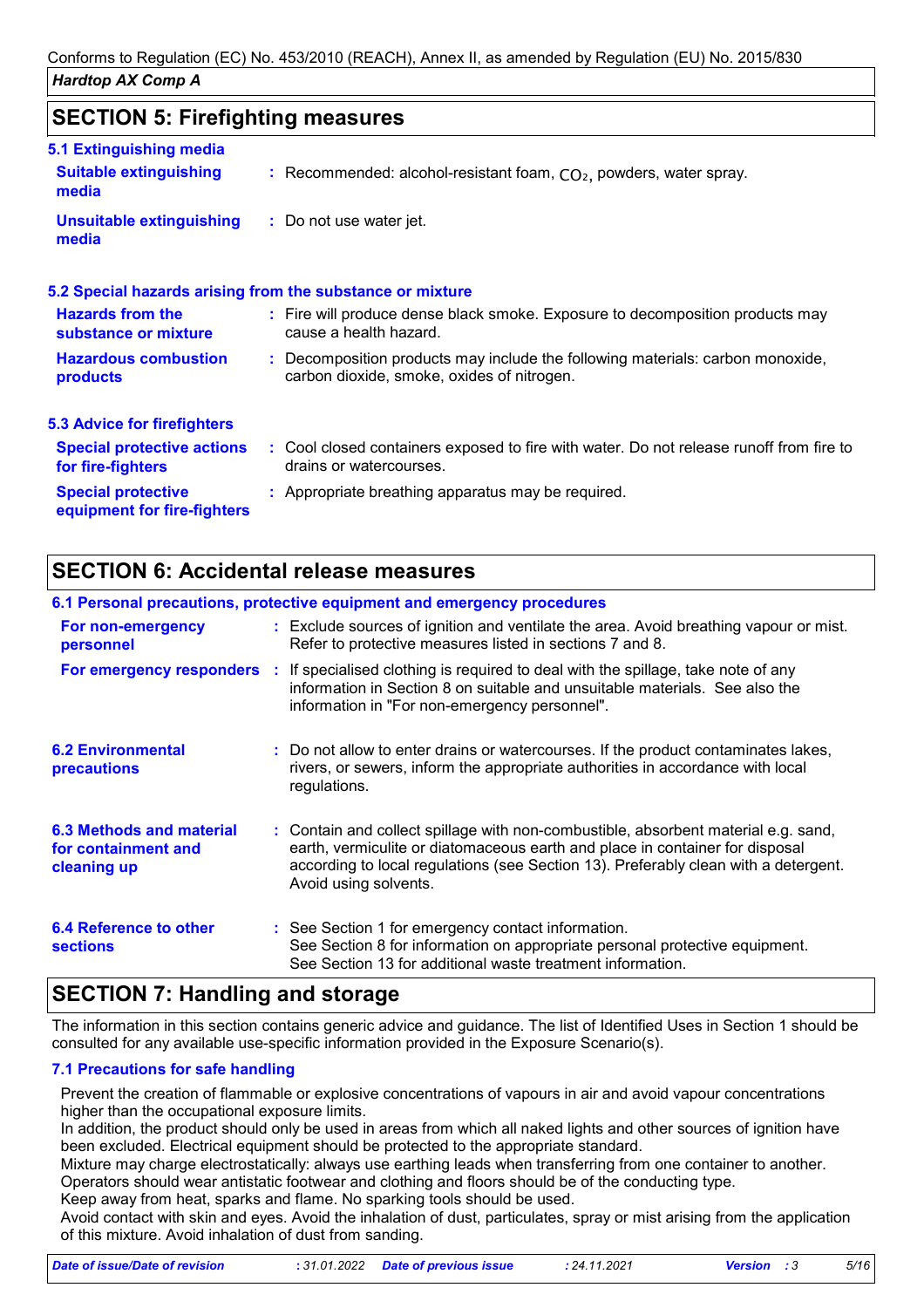### **SECTION 7: Handling and storage**

Eating, drinking and smoking should be prohibited in areas where this material is handled, stored and processed. Put on appropriate personal protective equipment (see Section 8).

Never use pressure to empty. Container is not a pressure vessel.

Always keep in containers made from the same material as the original one.

Comply with the health and safety at work laws.

Do not allow to enter drains or watercourses.

#### **Information on fire and explosion protection**

Vapours are heavier than air and may spread along floors. Vapours may form explosive mixtures with air.

When operators, whether spraying or not, have to work inside the spray booth, ventilation is unlikely to be sufficient to control particulates and solvent vapour in all cases. In such circumstances they should wear a compressed air-fed respirator during the spraying process and until such time as the particulates and solvent vapour concentration has fallen below the exposure limits.

### **7.2 Conditions for safe storage, including any incompatibilities**

Store in accordance with local regulations.

### **Notes on joint storage**

Keep away from: oxidising agents, strong alkalis, strong acids.

#### **Additional information on storage conditions**

Observe label precautions. Store in a dry, cool and well-ventilated area. Keep away from heat and direct sunlight. Keep away from sources of ignition. No smoking. Prevent unauthorised access. Containers that have been opened must be carefully resealed and kept upright to prevent leakage.

### **7.3 Specific end use(s)**

**Recommendations : Industrial sector specific : solutions** Not available. : Not available.

### **SECTION 8: Exposure controls/personal protection**

The information in this section contains generic advice and guidance. Information is provided based on typical anticipated uses of the product. Additional measures might be required for bulk handling or other uses that could significantly increase worker exposure or environmental releases.

### **8.1 Control parameters**

#### **Occupational exposure limits**

| <b>Product/ingredient name</b>              |                 | <b>Exposure limit values</b>                                                                                                                                                                                                                                                                                                                                                                                                                                                                                                                                                                                                                                                                                                                                                                                                                                                                                                                                                                                        |  |  |
|---------------------------------------------|-----------------|---------------------------------------------------------------------------------------------------------------------------------------------------------------------------------------------------------------------------------------------------------------------------------------------------------------------------------------------------------------------------------------------------------------------------------------------------------------------------------------------------------------------------------------------------------------------------------------------------------------------------------------------------------------------------------------------------------------------------------------------------------------------------------------------------------------------------------------------------------------------------------------------------------------------------------------------------------------------------------------------------------------------|--|--|
| n-butyl acetate                             |                 | EH40/2005 WELs (United Kingdom (UK), 1/2020).<br>STEL: 966 mg/m <sup>3</sup> 15 minutes.<br>STEL: 200 ppm 15 minutes.<br>TWA: 724 mg/m <sup>3</sup> 8 hours.<br>TWA: 150 ppm 8 hours.                                                                                                                                                                                                                                                                                                                                                                                                                                                                                                                                                                                                                                                                                                                                                                                                                               |  |  |
| <b>Recommended monitoring</b><br>procedures | ÷.<br>required. | If this product contains ingredients with exposure limits, personal, workplace<br>atmosphere or biological monitoring may be required to determine the effectiveness<br>of the ventilation or other control measures and/or the necessity to use respiratory<br>protective equipment. Reference should be made to monitoring standards, such as<br>the following: European Standard EN 689 (Workplace atmospheres - Guidance for<br>the assessment of exposure by inhalation to chemical agents for comparison with<br>limit values and measurement strategy) European Standard EN 14042 (Workplace<br>atmospheres - Guide for the application and use of procedures for the assessment<br>of exposure to chemical and biological agents) European Standard EN 482<br>(Workplace atmospheres - General requirements for the performance of procedures<br>for the measurement of chemical agents) Reference to national guidance<br>documents for methods for the determination of hazardous substances will also be |  |  |

#### **DNELs/DMELs**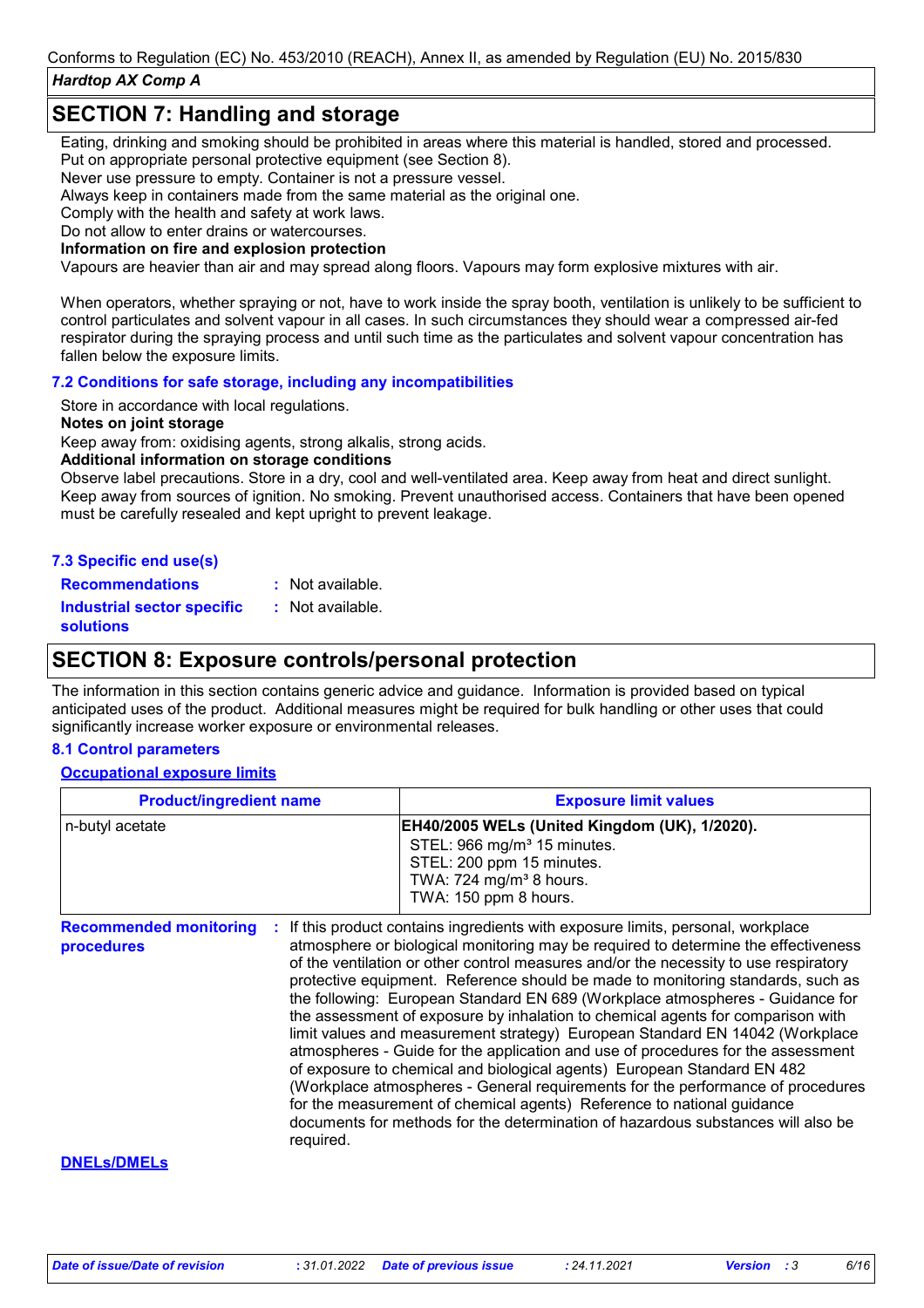| <b>Product/ingredient name</b> | <b>Exposure</b>          | <b>Value</b>                | <b>Population</b>     | <b>Effects</b> |
|--------------------------------|--------------------------|-----------------------------|-----------------------|----------------|
| n-butyl acetate                | Short term               | 960 $mg/m3$                 | Workers               | Systemic       |
|                                | Inhalation               |                             |                       |                |
|                                | Short term               | 960 mg/ $m3$                | Workers               | Local          |
|                                | Inhalation               |                             |                       |                |
|                                | Long term                | 480 mg/ $m3$                | Workers               | Systemic       |
|                                | Inhalation               |                             |                       |                |
|                                | Long term<br>Inhalation  | 480 mg/ $m3$                | Workers               | Local          |
|                                | Short term               | 859.7 mg/                   | General               | Systemic       |
|                                | Inhalation               | m <sup>3</sup>              | population            |                |
|                                |                          |                             | [Consumers]           |                |
|                                | Short term               | 859.7 mg/                   | General               | Local          |
|                                | Inhalation               | m <sup>3</sup>              | population            |                |
|                                |                          |                             | [Consumers]           |                |
|                                | Long term                | 102.34 mg/                  | General               | Systemic       |
|                                | Inhalation               | m <sup>3</sup>              | population            |                |
|                                |                          |                             | [Consumers]           |                |
|                                | Long term                | 102.34 mg/                  | General               | Local          |
|                                | Inhalation               | m <sup>3</sup>              | population            |                |
|                                |                          |                             | [Consumers]           |                |
|                                | Long term Oral           | 3.4 mg/kg                   | General               | Systemic       |
|                                |                          | bw/day                      | population            |                |
|                                | Long term Dermal         | 3.4 mg/kg                   | General               | Systemic       |
|                                |                          | bw/day                      | population            |                |
|                                | Long term Dermal         | 7 mg/kg                     | Workers               | Systemic       |
|                                |                          | bw/day                      |                       |                |
|                                | Long term                | 12 mg/m $3$                 | General               | Systemic       |
|                                | Inhalation               |                             | population            |                |
|                                | Long term                | 48 mg/ $m3$                 | Workers               | Systemic       |
|                                | Inhalation               |                             |                       |                |
|                                | Long term                | 102.34 mg/                  | General               | Local          |
|                                | Inhalation               | m <sup>3</sup>              | population            |                |
|                                | Long term                | 480 mg/ $m3$                | Workers               | Local          |
|                                | Inhalation               |                             |                       |                |
|                                | Short term               | 859.7 mg/                   | General               | Local          |
|                                | Inhalation<br>Short term | m <sup>3</sup><br>859.7 mg/ | population<br>General | Systemic       |
|                                | Inhalation               | m <sup>3</sup>              | population            |                |
|                                | Short term               | 960 $mg/m3$                 | Workers               | Local          |
|                                | Inhalation               |                             |                       |                |
|                                | Short term               | 960 mg/ $m3$                | Workers               | Systemic       |
|                                | Inhalation               |                             |                       |                |
| hydrocarbons, C9, aromatics    | Long term Dermal         | 25 mg/kg                    | Workers               | Systemic       |
|                                |                          | bw/day                      |                       |                |
|                                | Long term                | 150 mg/ $m3$                | Workers               | Systemic       |
|                                | Inhalation               |                             |                       |                |
|                                | Long term Dermal         | 11 mg/kg                    | General               | Systemic       |
|                                |                          | bw/day                      | population            |                |
|                                |                          |                             | [Consumers]           |                |
|                                | Long term                | 32 mg/ $m3$                 | General               | Systemic       |
|                                | Inhalation               |                             | population            |                |
|                                |                          |                             | [Consumers]           |                |
|                                | Long term Oral           | 11 mg/kg                    | General               | Systemic       |
|                                |                          | bw/day                      | population            |                |
|                                |                          |                             | [Consumers]           |                |
| titanium dioxide               | Long term                | 10 mg/ $m3$                 | Workers               | Local          |
|                                | Inhalation               |                             |                       |                |
|                                | Long term Oral           | 700 mg/kg                   | General               | Systemic       |
|                                |                          | bw/day                      | population            |                |
|                                | Long term Oral           | 7 mg/kg                     | General               | Systemic       |
| pentane-2,4-dione              |                          | bw/day                      | population            |                |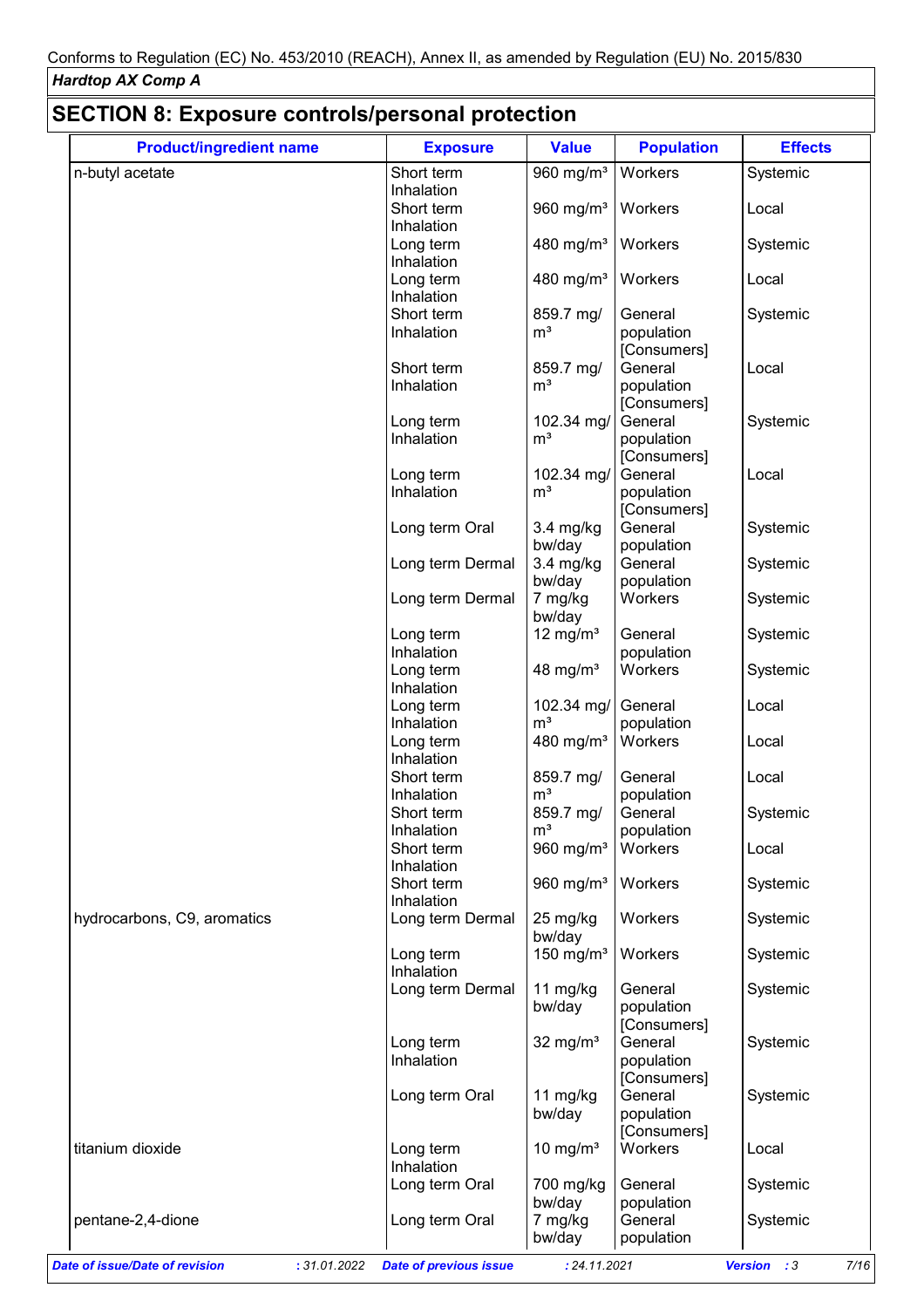## **SECTION 8: Exposure controls/personal protection**

|                             | Long term Dermal        | 12 mg/kg<br>bw/day                 | <b>Workers</b>        | Systemic |
|-----------------------------|-------------------------|------------------------------------|-----------------------|----------|
|                             | Long term<br>Inhalation | 84 mg/m <sup>3</sup>               | Workers               | Systemic |
| 2-Hydroxyethyl methacrylate | Long term Oral          | $0.83$ mg/<br>kg bw/day            | General<br>population | Systemic |
|                             | Long term Dermal        | $0.83 \,\mathrm{mg}/$<br>kg bw/day | General<br>population | Systemic |
|                             | Long term Dermal        | $1.3 \text{ mg/kg}$<br>bw/day      | Workers               | Systemic |
|                             | Long term<br>Inhalation | $2.9 \text{ mg/m}^3$               | General<br>population | Systemic |
|                             | Long term<br>Inhalation | 4.9 mg/m <sup>3</sup>              | Workers               | Systemic |
|                             |                         |                                    |                       |          |

#### **PNECs**

| <b>Product/ingredient name</b> | <b>Compartment Detail</b> | <b>Value</b>           | <b>Method Detail</b> |
|--------------------------------|---------------------------|------------------------|----------------------|
| n-butyl acetate                | Fresh water               | $ 0.18 \text{ mg}/I $  |                      |
|                                | Marine                    | $0.018$ mg/l           |                      |
|                                | Sewage Treatment          | $35.6$ mg/l            |                      |
|                                | Plant                     |                        |                      |
|                                | Fresh water sediment      | $0.981$ mg/kg dwt      |                      |
|                                | Marine water sediment     | 0.0981 mg/kg dwt   -   |                      |
|                                | Soil                      | $0.0903$ mg/kg dwt   - |                      |

### **8.2 Exposure controls**

Provide adequate ventilation. Where reasonably practicable, this should be **:** achieved by the use of local exhaust ventilation and good general extraction. If these are not sufficient to maintain concentrations of particulates and solvent vapours below the OEL, suitable respiratory protection must be worn. **Appropriate engineering controls**

### **Individual protection measures**

| <b>Hygiene measures</b>    | : Wash hands, forearms and face thoroughly after handling chemical products, before<br>eating, smoking and using the lavatory and at the end of the working period.<br>Appropriate techniques should be used to remove potentially contaminated clothing.<br>Contaminated work clothing should not be allowed out of the workplace. Wash<br>contaminated clothing before reusing. Ensure that eyewash stations and safety<br>showers are close to the workstation location.                                                                                                                                                                                                                                                                                                                                                         |
|----------------------------|-------------------------------------------------------------------------------------------------------------------------------------------------------------------------------------------------------------------------------------------------------------------------------------------------------------------------------------------------------------------------------------------------------------------------------------------------------------------------------------------------------------------------------------------------------------------------------------------------------------------------------------------------------------------------------------------------------------------------------------------------------------------------------------------------------------------------------------|
| <b>Eye/face protection</b> | : Safety eyewear complying to EN 166 should be used when a risk assessment<br>indicates this is necessary to avoid exposure to liquid splashes, mists, gases or<br>dusts. If contact is possible, the following protection should be worn, unless the<br>assessment indicates a higher degree of protection: safety glasses with side-<br>shields.                                                                                                                                                                                                                                                                                                                                                                                                                                                                                  |
| <b>Skin protection</b>     |                                                                                                                                                                                                                                                                                                                                                                                                                                                                                                                                                                                                                                                                                                                                                                                                                                     |
| <b>Gloves</b>              | : There is no one glove material or combination of materials that will give unlimited<br>resistance to any individual or combination of chemicals.<br>The breakthrough time must be greater than the end use time of the product.<br>The instructions and information provided by the glove manufacturer on use,<br>storage, maintenance and replacement must be followed.<br>Gloves should be replaced regularly and if there is any sign of damage to the glove<br>material.<br>Always ensure that gloves are free from defects and that they are stored and used<br>correctly.<br>The performance or effectiveness of the glove may be reduced by physical/chemical<br>damage and poor maintenance.<br>Barrier creams may help to protect the exposed areas of the skin but should not be<br>applied once exposure has occurred. |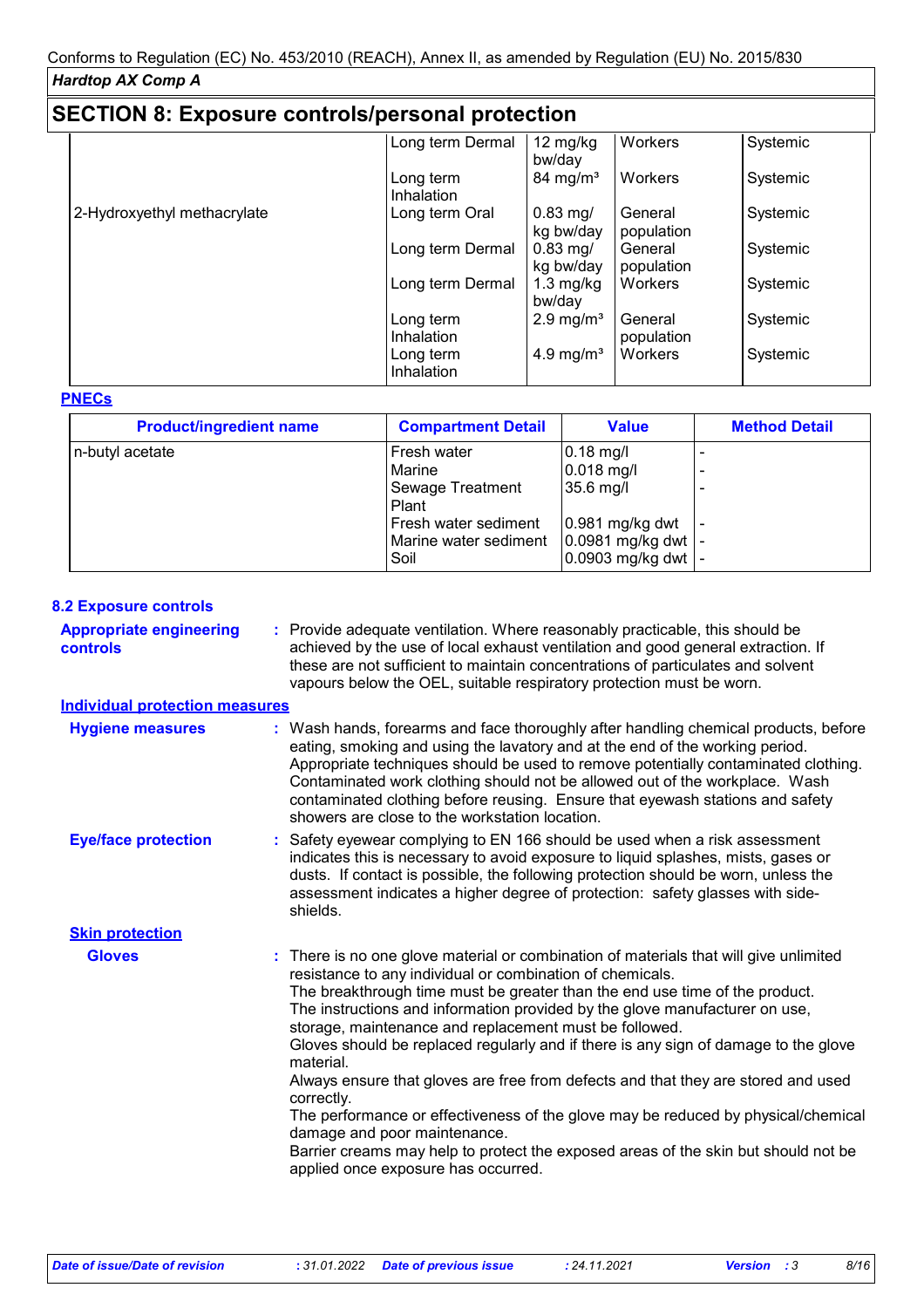# **SECTION 8: Exposure controls/personal protection**

|                                                  | Wear suitable gloves tested to EN374.                                                                                                                                                                                                                                                                                                                                                                        |
|--------------------------------------------------|--------------------------------------------------------------------------------------------------------------------------------------------------------------------------------------------------------------------------------------------------------------------------------------------------------------------------------------------------------------------------------------------------------------|
|                                                  | Not recommended, gloves(breakthrough time) < 1 hour: Viton®, PE                                                                                                                                                                                                                                                                                                                                              |
|                                                  | May be used, gloves(breakthrough time) 4 - 8 hours: 4H, butyl rubber, PVC, nitrile                                                                                                                                                                                                                                                                                                                           |
|                                                  | rubber, neoprene                                                                                                                                                                                                                                                                                                                                                                                             |
|                                                  | Recommended, gloves(breakthrough time) > 8 hours: Teflon, polyvinyl alcohol (PVA)                                                                                                                                                                                                                                                                                                                            |
|                                                  | For right choice of glove materials, with focus on chemical resistance and time of<br>penetration, seek advice by the supplier of chemical resistant gloves.                                                                                                                                                                                                                                                 |
|                                                  | The user must check that the final choice of type of glove selected for handling this<br>product is the most appropriate and takes into account the particular conditions of<br>use, as included in the user's risk assessment.                                                                                                                                                                              |
| <b>Body protection</b>                           | : Personnel should wear antistatic clothing made of natural fibres or of high-<br>temperature-resistant synthetic fibres.                                                                                                                                                                                                                                                                                    |
| <b>Other skin protection</b>                     | : Appropriate footwear and any additional skin protection measures should be<br>selected based on the task being performed and the risks involved and should be<br>approved by a specialist before handling this product.                                                                                                                                                                                    |
| <b>Respiratory protection</b>                    | : If workers are exposed to concentrations above the exposure limit, they must use a<br>respirator according to EN 140. Use respiratory mask with charcoal and dust filter<br>when spraying this product, according to EN 14387 (as filter combination A2-P2). In<br>confined spaces, use compressed-air or fresh-air respiratory equipment. When use<br>of roller or brush, consider use of charcoalfilter. |
| <b>Environmental exposure</b><br><b>controls</b> | : Do not allow to enter drains or watercourses.                                                                                                                                                                                                                                                                                                                                                              |

# **SECTION 9: Physical and chemical properties**

### **9.1 Information on basic physical and chemical properties**

| <b>Appearance</b>                                                 |                                                                                                                                                                                                |
|-------------------------------------------------------------------|------------------------------------------------------------------------------------------------------------------------------------------------------------------------------------------------|
| <b>Physical state</b>                                             | : Liquid.                                                                                                                                                                                      |
| <b>Colour</b>                                                     | : Brown., Black, Blue., Brown., Clear., Green., Grey, MCI Base 1, MCI Base 2,<br>MCI Base 3, MCI Base 5, MCI Base 6, Off-white., Orange, Orange, Red, Violet.,<br>White., Yellow., Yellow-base |
| <b>Odour</b>                                                      | : Characteristic.                                                                                                                                                                              |
| <b>Odour threshold</b>                                            | : Not applicable.                                                                                                                                                                              |
| pH                                                                | : Not applicable.                                                                                                                                                                              |
| <b>Melting point/freezing point</b>                               | : Not applicable.                                                                                                                                                                              |
| <b>Initial boiling point and</b><br>boiling range                 | : Lowest known value: $126^{\circ}$ C (258.8 $^{\circ}$ F) (n-butyl acetate). Weighted average:<br>134.48°C (274.1°F)                                                                          |
| <b>Flash point</b>                                                | : Closed cup: 28°C                                                                                                                                                                             |
| <b>Evaporation rate</b>                                           | : Highest known value: 1 (n-butyl acetate) Weighted average: 0.94 compared with<br>butyl acetate                                                                                               |
| <b>Flammability (solid, gas)</b>                                  | : Not applicable.                                                                                                                                                                              |
| <b>Upper/lower flammability or</b><br>explosive limits            | $: 1.05 - 11.6%$                                                                                                                                                                               |
| <b>Vapour pressure</b>                                            | : Highest known value: 1.5 kPa (11.3 mm Hg) (at $20^{\circ}$ C) (n-butyl acetate).<br>Weighted average: 1.37 kPa (10.28 mm Hg) (at 20°C)                                                       |
| <b>Vapour density</b>                                             | : Highest known value: 4 $(Air = 1)$ (n-butyl acetate). Weighted average: 3.96<br>$(Air = 1)$                                                                                                  |
| <b>Density</b>                                                    | : 1.318 to 1.509 g/cm <sup>3</sup>                                                                                                                                                             |
| <b>Solubility(ies)</b>                                            | : Insoluble in the following materials: cold water and hot water.                                                                                                                              |
| <b>Partition coefficient: n-octanol/: Not available.</b><br>water |                                                                                                                                                                                                |
| <b>Auto-ignition temperature</b>                                  | : Lowest known value: 280 to 470 $^{\circ}$ C (536 to 878 $^{\circ}$ F) (hydrocarbons, C9,<br>aromatics).                                                                                      |
| <b>Decomposition temperature</b>                                  | : Not available.                                                                                                                                                                               |
| Date of issue/Date of revision                                    | : 31.01.2022 Date of previous issue<br>: 24.11.2021<br><b>Version</b> : 3<br>9/16                                                                                                              |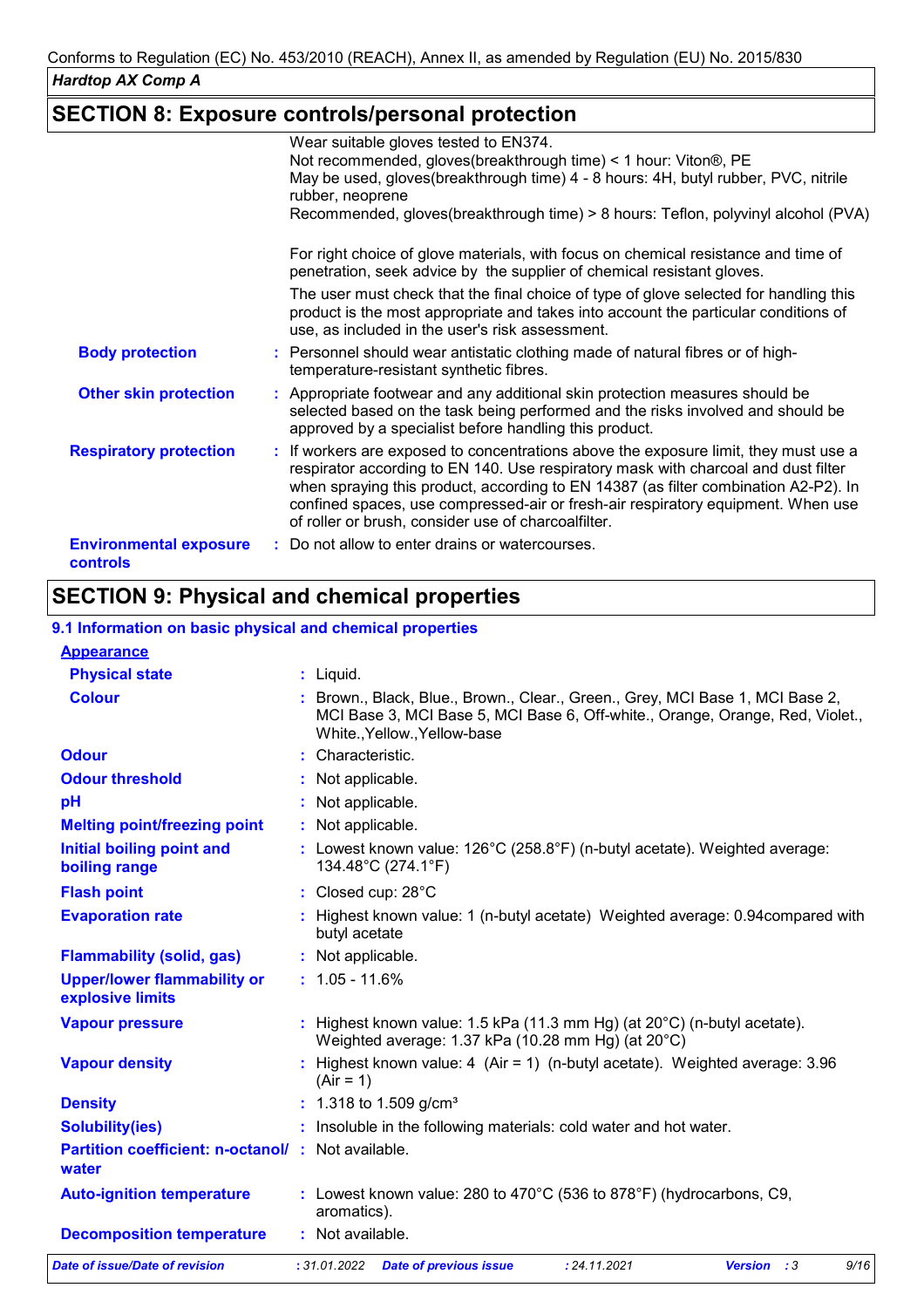### **SECTION 9: Physical and chemical properties**

**Viscosity** Kinematic (40°C): >20.5 mm<sup>2</sup> /s (>20.5 cSt) **:**

**Explosive properties :**

: Not available. **Oxidising properties :** Not available.

### **9.2 Other information**

No additional information.

| <b>SECTION 10: Stability and reactivity</b>       |                                                                                                                                         |  |  |
|---------------------------------------------------|-----------------------------------------------------------------------------------------------------------------------------------------|--|--|
| <b>10.1 Reactivity</b>                            | : No specific test data related to reactivity available for this product or its ingredients.                                            |  |  |
| <b>10.2 Chemical stability</b>                    | : Stable under recommended storage and handling conditions (see Section 7).                                                             |  |  |
| <b>10.3 Possibility of</b><br>hazardous reactions | : Under normal conditions of storage and use, hazardous reactions will not occur.                                                       |  |  |
| <b>10.4 Conditions to avoid</b>                   | : When exposed to high temperatures may produce hazardous decomposition<br>products.                                                    |  |  |
| 10.5 Incompatible materials                       | Keep away from the following materials to prevent strong exothermic reactions:<br>÷.<br>oxidising agents, strong alkalis, strong acids. |  |  |
| <b>10.6 Hazardous</b><br>decomposition products   | : Decomposition products may include the following materials: carbon monoxide,<br>carbon dioxide, smoke, oxides of nitrogen.            |  |  |
|                                                   |                                                                                                                                         |  |  |

### **SECTION 11: Toxicological information**

### **11.1 Information on toxicological effects**

There are no data available on the mixture itself. The mixture has been assessed following the conventional method of the CLP Regulation (EC) No 1272/2008 and is classified for toxicological properties accordingly. See Sections 2 and 3 for details.

Exposure to component solvent vapour concentrations in excess of the stated occupational exposure limit may result in adverse health effects such as mucous membrane and respiratory system irritation and adverse effects on the kidneys, liver and central nervous system. Solvents may cause some of the above effects by absorption through the skin. Repeated or prolonged contact with the mixture may cause removal of natural fat from the skin, resulting in nonallergic contact dermatitis and absorption through the skin. Ingestion may cause nausea, diarrhea and vomiting.

### **Acute toxicity**

| <b>Product/ingredient name</b>          | <b>Result</b>                 | <b>Species</b> | <b>Dose</b>  | <b>Exposure</b> |
|-----------------------------------------|-------------------------------|----------------|--------------|-----------------|
| n-butyl acetate                         | <b>LC50 Inhalation Vapour</b> | Rat            | >21.1 mg/l   | 4 hours         |
|                                         | LD50 Dermal                   | <b>Rabbit</b>  | >17600 mg/kg |                 |
|                                         | LD50 Oral                     | Rat            | 13100 mg/kg  |                 |
| pentane-2,4-dione                       | LD50 Oral                     | Mouse          | 951 mg/kg    |                 |
| 2-Hydroxyethyl methacrylate   LD50 Oral |                               | Rat            | 5050 mg/kg   |                 |

### **Acute toxicity estimates**

| <b>Route</b>         | <b>ATE value</b> |
|----------------------|------------------|
| Oral                 | 33652.33 mg/kg   |
| Dermal               | 20191.4 mg/kg    |
| Inhalation (vapours) | 201.91 mg/l      |

#### **Irritation/Corrosion**

| <b>Product/ingredient name</b> | <b>Exposure</b>                              | <b>Species</b> | <b>Score</b>             | <b>Exposure</b>                               | <b>Observation</b>  |
|--------------------------------|----------------------------------------------|----------------|--------------------------|-----------------------------------------------|---------------------|
| titanium dioxide               | Skin - Mild irritant                         | <b>Human</b>   | $\overline{a}$           | 72 hours                                      |                     |
| pentane-2,4-dione              | Eyes - Severe irritant                       | Rabbit         | $\overline{a}$           | 20 milligrams                                 |                     |
|                                | Skin - Mild irritant                         | Rabbit         | $\overline{\phantom{0}}$ | 1488<br>milligrams                            |                     |
|                                | Skin - Mild irritant                         | Rabbit         | $\blacksquare$           | 6 hours 11.2<br><b>Mililiters</b>             | $\blacksquare$      |
|                                | Skin - Moderate irritant                     | Rabbit         | $\overline{a}$           | IIntermittent<br>I48 hours<br>11.2 Mililiters |                     |
| Date of issue/Date of revision | <b>Date of previous issue</b><br>:31.01.2022 |                | : 24.11.2021             | <b>Version</b>                                | 10/16<br>$\cdot$ :3 |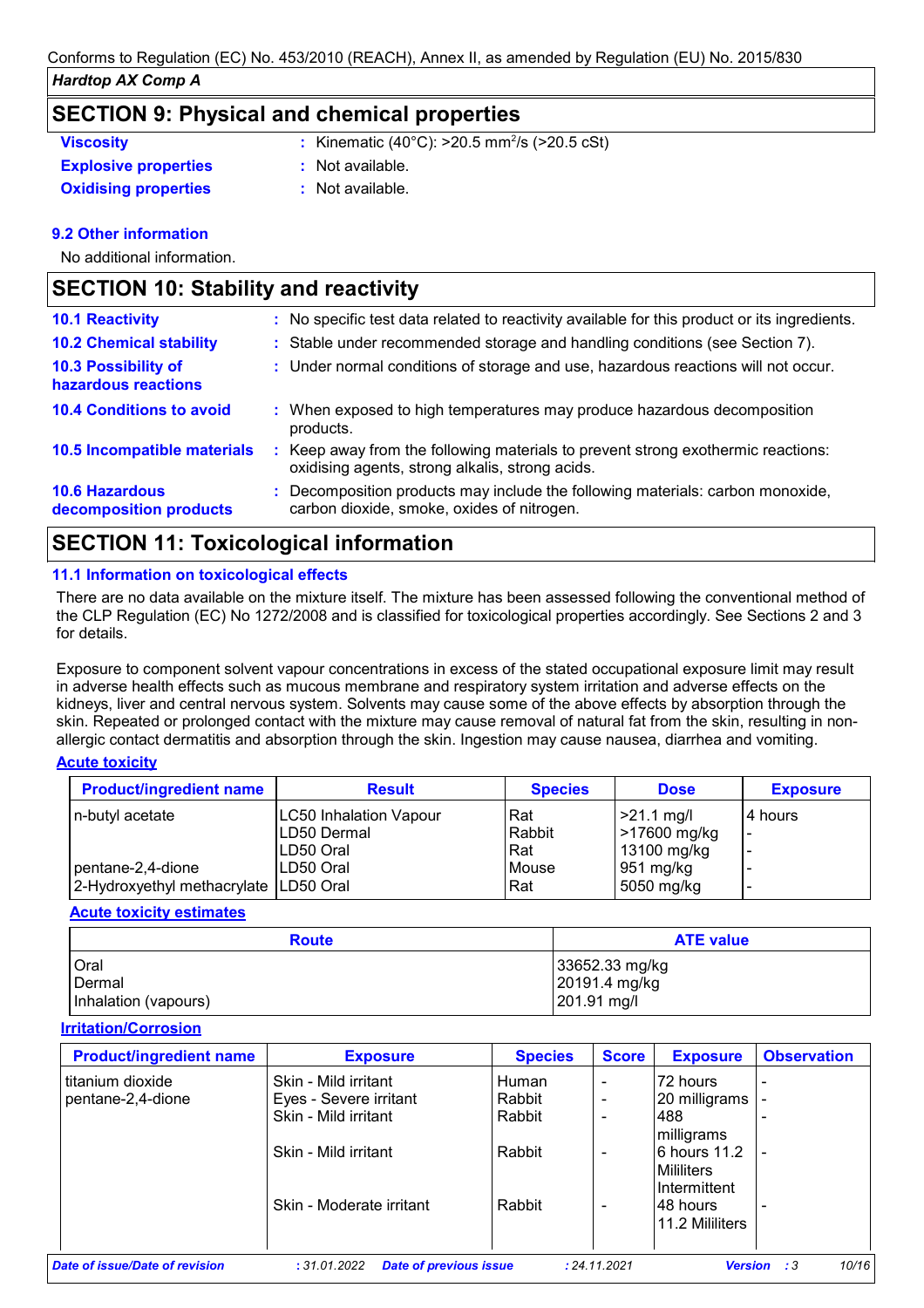### **SECTION 11: Toxicological information**

|                             | Skin - Moderate irritant | Rabbit                             |   | Intermittent<br>6 hours 33.6<br><b>Mililiters</b><br>Intermittent |  |
|-----------------------------|--------------------------|------------------------------------|---|-------------------------------------------------------------------|--|
| 2-Hydroxyethyl methacrylate | Skin - Mild irritant     | Mammal -<br>species<br>unspecified | - |                                                                   |  |
|                             | Eyes - Mild irritant     | Mammal -<br>species<br>unspecified | - |                                                                   |  |

### **Sensitisation**

| <b>Product/ingredient name</b>                                                                                                                                                    | <b>Route of</b><br>exposure | <b>Species</b>                  | <b>Result</b> |
|-----------------------------------------------------------------------------------------------------------------------------------------------------------------------------------|-----------------------------|---------------------------------|---------------|
| 2-Propenoic acid, 2-methyl-,<br>2-(dimethylamino)ethyl ester,<br>polymer with butyl<br>2-propenoate, compd. with<br>polyethylene glycol<br>hydrogen maleate<br>C9-11-alkyl ethers | skin                        | Mammal - species<br>unspecified | Sensitising   |
| 2-Hydroxyethyl methacrylate                                                                                                                                                       | skin                        | Mammal - species<br>unspecified | Sensitising   |

### **Mutagenicity**

No known significant effects or critical hazards.

### **Carcinogenicity**

No known significant effects or critical hazards.

### **Reproductive toxicity**

**Developmental effects :**

: No known significant effects or critical hazards.

**Fertility effects :**

: No known significant effects or critical hazards.

### **Specific target organ toxicity (single exposure)**

| <b>Product/ingredient name</b>                 | <b>Category</b>          | <b>Route of</b><br>exposure | <b>Target organs</b>                                  |
|------------------------------------------------|--------------------------|-----------------------------|-------------------------------------------------------|
| n-butyl acetate<br>hydrocarbons, C9, aromatics | Category 3<br>Category 3 |                             | l Narcotic effects<br>Respiratory tract<br>irritation |
|                                                | Category 3               |                             | Narcotic effects                                      |

### **Specific target organ toxicity (repeated exposure)**

Based on available data, the classification criteria are not met.

### **Aspiration hazard**

| <b>Product/ingredient name</b> |                  | Result |                                       |
|--------------------------------|------------------|--------|---------------------------------------|
| hydrocarbons, C9, aromatics    |                  |        | <b>ASPIRATION HAZARD - Category 1</b> |
| Other information              | None identified. |        |                                       |

# **Other information :**

### **SECTION 12: Ecological information**

### **12.1 Toxicity**

There are no data available on the mixture itself. Do not allow to enter drains or watercourses.

The mixture has been assessed following the summation method of the CLP Regulation (EC) No 1272/2008 and is classified for eco-toxicological properties accordingly. See Sections 2 and 3 for details.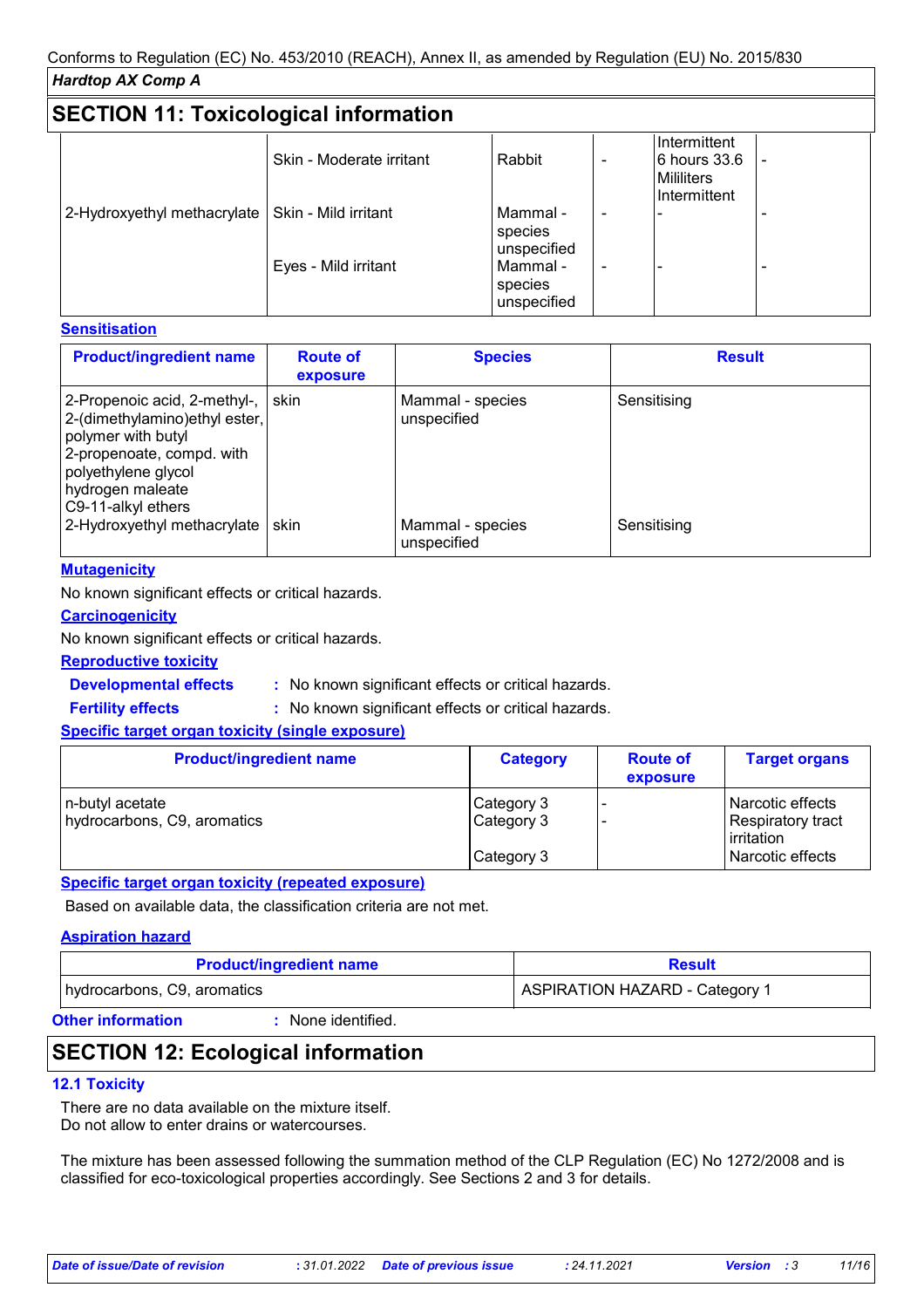# **SECTION 12: Ecological information**

| <b>Product/ingredient name</b>                                                                                                                                            | <b>Result</b>                            | <b>Species</b>                                    | <b>Exposure</b> |
|---------------------------------------------------------------------------------------------------------------------------------------------------------------------------|------------------------------------------|---------------------------------------------------|-----------------|
| hydrocarbons, C9, aromatics                                                                                                                                               | Acute EC50 <10 mg/l                      | Daphnia                                           | 48 hours        |
|                                                                                                                                                                           | Acute IC50 <10 mg/l                      | Algae                                             | 72 hours        |
|                                                                                                                                                                           | Acute LC50 <10 mg/l                      | Fish                                              | 96 hours        |
| titanium dioxide                                                                                                                                                          | Acute LC50 3 mg/l Fresh water            | Crustaceans - Ceriodaphnia<br>dubia - Neonate     | 48 hours        |
|                                                                                                                                                                           | Acute LC50 6.5 mg/l Fresh water          | Daphnia - Daphnia pulex -<br>Neonate              | 48 hours        |
|                                                                                                                                                                           | Acute LC50 >1000000 µg/l Marine<br>water | Fish - Fundulus heteroclitus                      | 96 hours        |
| pentane-2,4-dione                                                                                                                                                         | Acute EC50 75000 µg/l Fresh water        | Crustaceans - Ceriodaphnia<br>reticulata - Larvae | 48 hours        |
|                                                                                                                                                                           | Acute LC50 47600 µg/l Fresh water        | Daphnia - Daphnia magna -<br>Neonate              | 48 hours        |
|                                                                                                                                                                           | Acute LC50 60100 µg/l Fresh water        | Fish - Lepomis macrochirus                        | 96 hours        |
| decanedioic acid, 1,10-bis<br>$(1,2,2,6,6$ -pentamethyl-<br>4-piperidinyl) ester, mixt.<br>with 1-methyl 10-<br>$(1,2,2,6,6$ -pentamethyl-<br>4-piperidinyl) decanedioate | Acute EC50 1.68 mg/l                     | Algae                                             | 96 hours        |
|                                                                                                                                                                           | Acute LC50 0.9 mg/l                      | Fish                                              | 96 hours        |
|                                                                                                                                                                           | Chronic NOEC 1 mg/l                      | Daphnia                                           | 21 days         |

This material is harmful to aquatic life with long lasting effects.

### **12.2 Persistence and degradability**

### Not available.

| <b>Product/ingredient name</b> Aquatic half-life | <b>Photolysis</b> | Biodegradability |
|--------------------------------------------------|-------------------|------------------|
| hydrocarbons, C9, aromatics   -                  |                   | INot readily     |

### **12.3 Bioaccumulative potential**

| <b>Product/ingredient name</b>                | <b>LogP</b> <sub>ow</sub> | <b>BCF</b> | <b>Potential</b> |
|-----------------------------------------------|---------------------------|------------|------------------|
| n-butyl acetate                               | 2.3                       |            | <b>I</b> low     |
| hydrocarbons, C9, aromatics   -               |                           | 10 to 2500 | high             |
| pentane-2,4-dione                             | 0.68                      |            | low              |
| $ 2-Hydroxyethyl$ methacrylate $ 0.42\rangle$ |                           |            | l low            |

### **12.4 Mobility in soil**

| <b>Soil/water partition</b><br><b>coefficient (Koc)</b> | : Not available. |
|---------------------------------------------------------|------------------|
| <b>Mobility</b>                                         | : Not available. |

### **12.5 Results of PBT and vPvB assessment**

This mixture does not contain any substances that are assessed to be a PBT or a vPvB.

**12.6 Other adverse effects** : No known significant effects or critical hazards.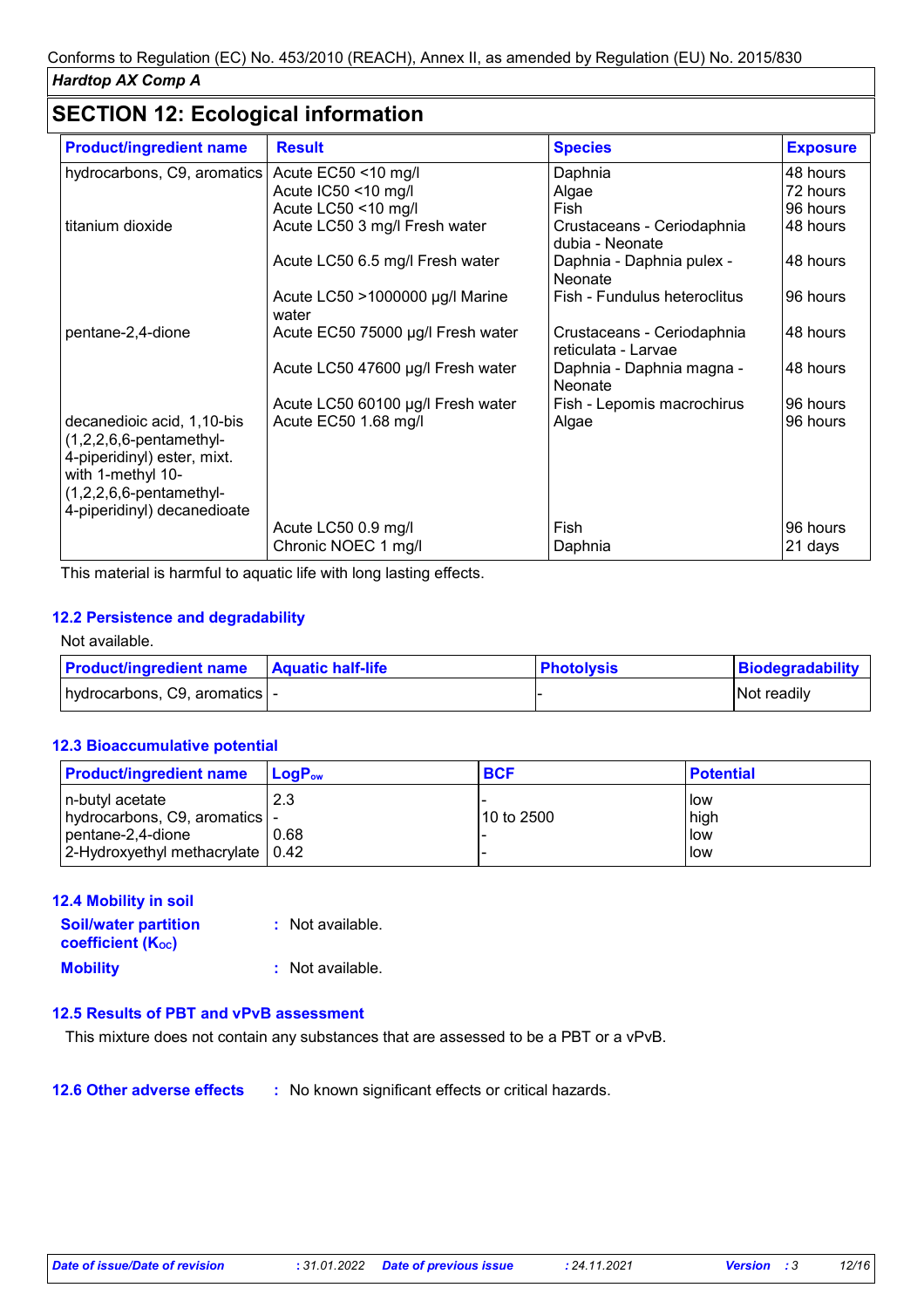### **SECTION 13: Disposal considerations**

The information in this section contains generic advice and guidance. The list of Identified Uses in Section 1 should be consulted for any available use-specific information provided in the Exposure Scenario(s).

### **13.1 Waste treatment methods**

| <b>Product</b>                 |                                                                                                                                                                                                                                                                                                                                                                                                                                                                                                                                                      |
|--------------------------------|------------------------------------------------------------------------------------------------------------------------------------------------------------------------------------------------------------------------------------------------------------------------------------------------------------------------------------------------------------------------------------------------------------------------------------------------------------------------------------------------------------------------------------------------------|
| <b>Methods of disposal</b>     | : The generation of waste should be avoided or minimised wherever possible.<br>Disposal of this product, solutions and any by-products should at all times comply<br>with the requirements of environmental protection and waste disposal legislation<br>and any regional local authority requirements. Dispose of surplus and non-<br>recyclable products via a licensed waste disposal contractor. Waste should not be<br>disposed of untreated to the sewer unless fully compliant with the requirements of<br>all authorities with jurisdiction. |
| <b>Hazardous waste</b>         | $:$ Yes.                                                                                                                                                                                                                                                                                                                                                                                                                                                                                                                                             |
| <b>Disposal considerations</b> | : Do not allow to enter drains or watercourses.<br>Dispose of according to all federal, state and local applicable regulations.<br>If this product is mixed with other wastes, the original waste product code may no<br>longer apply and the appropriate code should be assigned.<br>For further information, contact your local waste authority.                                                                                                                                                                                                   |

### **European waste catalogue (EWC)**

The European Waste Catalogue classification of this product, when disposed of as waste, is:

| <b>Waste code</b>              | <b>Waste designation</b>                                                                                                                                                                                                                                                                                                                |                                                                                                                                                                                                          |  |  |
|--------------------------------|-----------------------------------------------------------------------------------------------------------------------------------------------------------------------------------------------------------------------------------------------------------------------------------------------------------------------------------------|----------------------------------------------------------------------------------------------------------------------------------------------------------------------------------------------------------|--|--|
| 08 01 11*                      | Waste paint and varnish containing organic solvents or other dangerous substances                                                                                                                                                                                                                                                       |                                                                                                                                                                                                          |  |  |
| <b>Packaging</b>               |                                                                                                                                                                                                                                                                                                                                         |                                                                                                                                                                                                          |  |  |
| <b>Methods of disposal</b>     |                                                                                                                                                                                                                                                                                                                                         | : The generation of waste should be avoided or minimised wherever possible. Waste<br>packaging should be recycled. Incineration or landfill should only be considered<br>when recycling is not feasible. |  |  |
| <b>Disposal considerations</b> | : Using information provided in this safety data sheet, advice should be obtained from<br>the relevant waste authority on the classification of empty containers.<br>Empty containers must be scrapped or reconditioned.<br>Dispose of containers contaminated by the product in accordance with local or<br>national legal provisions. |                                                                                                                                                                                                          |  |  |
| <b>Result</b>                  |                                                                                                                                                                                                                                                                                                                                         | European waste catalogue (EWC)                                                                                                                                                                           |  |  |
| <b>CEPE Guidelines</b>         | 15 01 10*                                                                                                                                                                                                                                                                                                                               | packaging containing residues of or contaminated by<br>hazardous substances                                                                                                                              |  |  |
| <b>Special precautions</b>     |                                                                                                                                                                                                                                                                                                                                         | : This material and its container must be disposed of in a safe way. Care should be<br>taken when handling emptied containers that have not been cleaned or rinsed out.                                  |  |  |

Empty containers or liners may retain some product residues. Vapour from product residues may create a highly flammable or explosive atmosphere inside the container. Do not cut, weld or grind used containers unless they have been cleaned thoroughly internally. Avoid dispersal of spilt material and runoff and contact with soil, waterways, drains and sewers.

## **SECTION 14: Transport information**

|                                           | <b>ADR/RID</b> | <b>ADN</b>                    | <b>IMDG</b>   | <b>IATA</b>                 |
|-------------------------------------------|----------------|-------------------------------|---------------|-----------------------------|
| 14.1 UN number                            | <b>UN1263</b>  | <b>UN1263</b>                 | <b>UN1263</b> | UN1263                      |
| 14.2 UN proper<br>shipping name           | Paint          | Paint                         | Paint         | Paint                       |
| <b>14.3 Transport</b><br>hazard class(es) | 3              | 3                             | 3             | 3                           |
|                                           |                |                               |               |                             |
| <b>Date of issue/Date of revision</b>     | : 31.01.2022   | <b>Date of previous issue</b> | : 24.11.2021  | 13/16<br><b>Version</b> : 3 |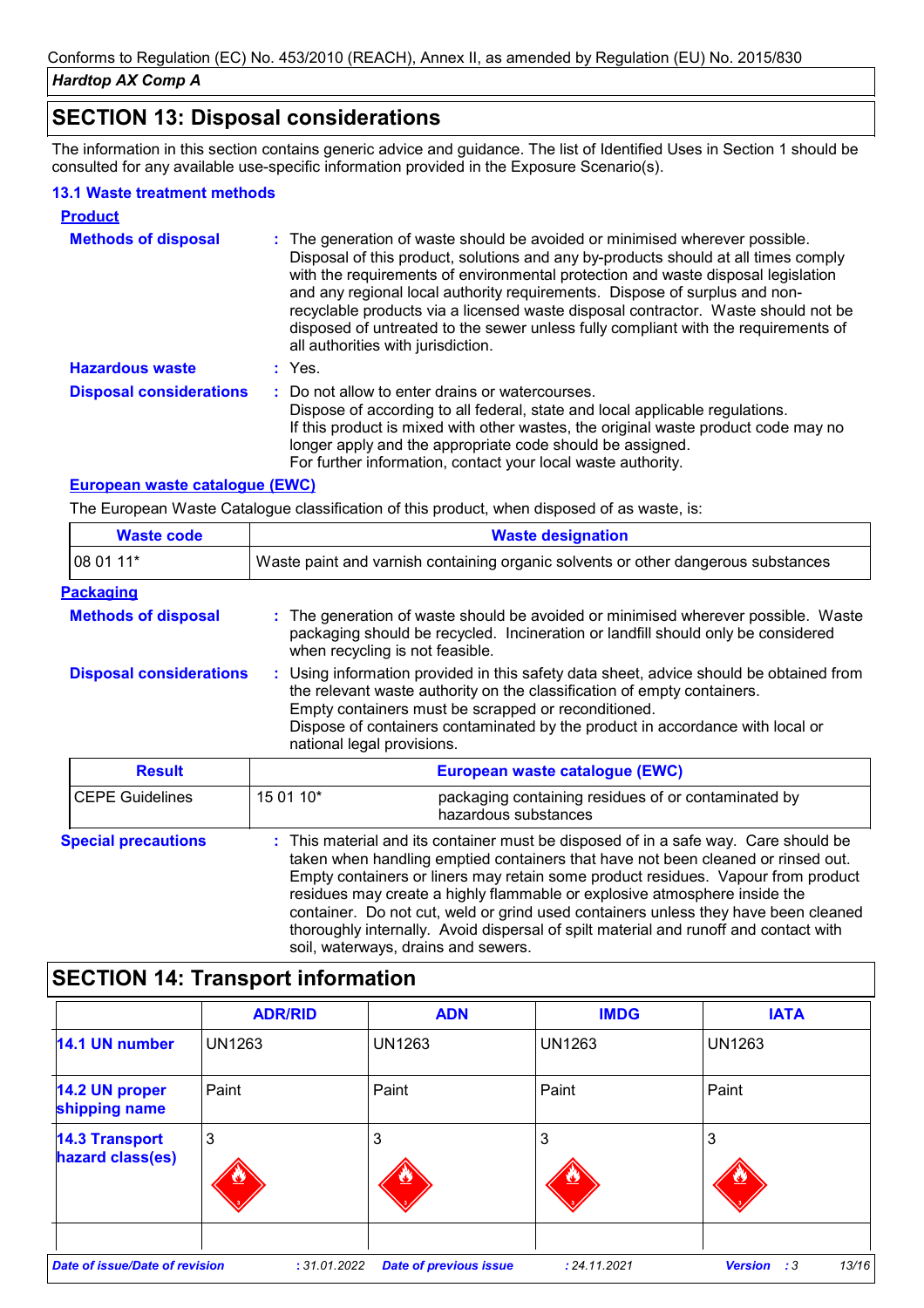| $11919100$ and $20110$ and $4$                                          |                                                             |                                                                                                             |                                                                                                                                                                                                                  |                                         |                                                                              |                |  |                                                                                     |
|-------------------------------------------------------------------------|-------------------------------------------------------------|-------------------------------------------------------------------------------------------------------------|------------------------------------------------------------------------------------------------------------------------------------------------------------------------------------------------------------------|-----------------------------------------|------------------------------------------------------------------------------|----------------|--|-------------------------------------------------------------------------------------|
| <b>SECTION 14: Transport information</b>                                |                                                             |                                                                                                             |                                                                                                                                                                                                                  |                                         |                                                                              |                |  |                                                                                     |
| <b>14.4 Packing</b><br>group                                            | $\mathbf{III}$                                              |                                                                                                             |                                                                                                                                                                                                                  | Ш                                       |                                                                              | $\mathbf{III}$ |  | $\mathbf{III}$                                                                      |
| 14.5<br><b>Environmental</b><br><b>hazards</b>                          | No.                                                         |                                                                                                             |                                                                                                                                                                                                                  | Yes.                                    |                                                                              | No.            |  | No.                                                                                 |
| <b>Additional information</b>                                           |                                                             |                                                                                                             |                                                                                                                                                                                                                  |                                         |                                                                              |                |  |                                                                                     |
| <b>ADR/RID</b>                                                          |                                                             |                                                                                                             |                                                                                                                                                                                                                  | receptacles $\leq$ 450 litre capacity). |                                                                              |                |  | : ADR/RID: Viscous substance. Not restricted, ref. chapter 2.2.3.1.5 (applicable to |
|                                                                         | <b>Hazard identification number 30</b><br>Tunnel code (D/E) |                                                                                                             |                                                                                                                                                                                                                  |                                         |                                                                              |                |  |                                                                                     |
| <b>ADN</b>                                                              |                                                             | transported in tank vessels.                                                                                |                                                                                                                                                                                                                  |                                         | The product is only regulated as an environmentally hazardous substance when |                |  |                                                                                     |
| <b>IMDG</b>                                                             |                                                             |                                                                                                             | : IMDG: Viscous substance. Transport in accordance with paragraph 2.3.2.5<br>(applicable to receptacles <450 litre capacity).                                                                                    |                                         |                                                                              |                |  |                                                                                     |
|                                                                         |                                                             |                                                                                                             |                                                                                                                                                                                                                  | <b>Emergency schedules F-E, S-E</b>     |                                                                              |                |  |                                                                                     |
| <b>IATA</b>                                                             |                                                             | The environmentally hazardous substance mark may appear if required by other<br>transportation regulations. |                                                                                                                                                                                                                  |                                         |                                                                              |                |  |                                                                                     |
| <b>14.6 Special precautions for</b><br>user                             |                                                             | ÷                                                                                                           | Transport within user's premises: always transport in closed containers that are<br>upright and secure. Ensure that persons transporting the product know what to do in<br>the event of an accident or spillage. |                                         |                                                                              |                |  |                                                                                     |
| <b>14.7 Transport in bulk</b><br>according to IMO<br><b>instruments</b> | : Not applicable.                                           |                                                                                                             |                                                                                                                                                                                                                  |                                         |                                                                              |                |  |                                                                                     |

## **SECTION 15: Regulatory information**

**VOC for Ready-for-Use Mixture :** Not available. **15.1 Safety, health and environmental regulations/legislation specific for the substance or mixture Other EU regulations Annex XVII - Restrictions on the manufacture, placing on the market and use of certain dangerous substances, mixtures and articles** : Not applicable. **Europe inventory :** At least one component is not listed. **EU Regulation (EC) No. 1907/2006 (REACH) Annex XIV - List of substances subject to authorisation Annex XIV Substances of very high concern** None of the components are listed. None of the components are listed. **VOC :** The provisions of Directive 2004/42/EC on VOC apply to this product. Refer to the product label and/or technical data sheet for further information. **Ozone depleting substances (1005/2009/EU)** Not listed. **Prior Informed Consent (PIC) (649/2012/EU)**

Not listed.

### **Seveso Directive**

*Date of issue/Date of revision* **:** *31.01.2022 Date of previous issue : 24.11.2021 Version : 3 14/16*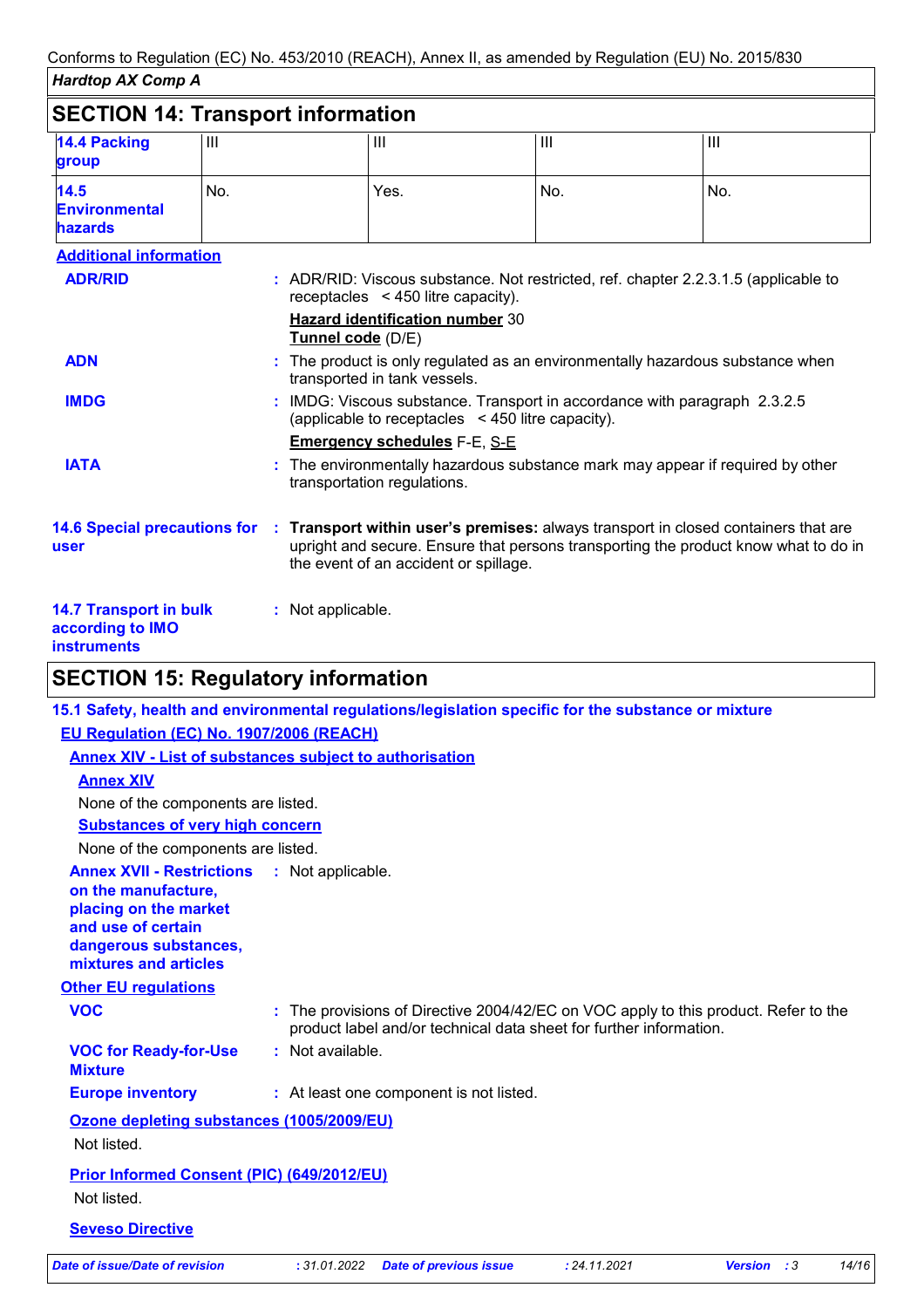### **SECTION 15: Regulatory information**

This product may add to the calculation for determining whether a site is within the scope of the Seveso Directive on major accident hazards.

### **National regulations**

**Industrial use <b>:** The information contained in this safety data sheet does not constitute the user's own assessment of workplace risks, as required by other health and safety legislation. The provisions of the national health and safety at work regulations apply to the use of this product at work.

### **International regulations**

**Chemical Weapon Convention List Schedules I, II & III Chemicals** Not listed.

### **Montreal Protocol**

Not listed.

**Stockholm Convention on Persistent Organic Pollutants** Not listed.

### **Rotterdam Convention on Prior Informed Consent (PIC)**

Not listed.

### **UNECE Aarhus Protocol on POPs and Heavy Metals**

Not listed.

#### **15.2 Chemical safety assessment :** Not applicable.

### **SECTION 16: Other information**

 $\nabla$  Indicates information that has changed from previously issued version.

| <b>Abbreviations and</b><br>acronyms | $:$ ATE = Acute Toxicity Estimate<br>CLP = Classification, Labelling and Packaging Regulation [Regulation (EC) No.<br>1272/2008] |
|--------------------------------------|----------------------------------------------------------------------------------------------------------------------------------|
|                                      | DMEL = Derived Minimal Effect Level                                                                                              |
|                                      | DNEL = Derived No Effect Level                                                                                                   |
|                                      | EUH statement = CLP-specific Hazard statement                                                                                    |
|                                      | PBT = Persistent, Bioaccumulative and Toxic                                                                                      |
|                                      | PNEC = Predicted No Effect Concentration                                                                                         |
|                                      | <b>RRN = REACH Registration Number</b>                                                                                           |
|                                      | vPvB = Very Persistent and Very Bioaccumulative                                                                                  |

### **Procedure used to derive the classification according to Regulation (EC) No. 1272/2008 [CLP/GHS]**

| <b>Classification</b>   | <b>Justification</b>    |
|-------------------------|-------------------------|
| Flam. Liq. 3, H226      | l On basis of test data |
| Skin Sens. 1, H317      | Calculation method      |
| I STOT SE 3. H336       | l Calculation method    |
| Aquatic Chronic 3, H412 | Calculation method      |

#### **Full text of abbreviated H statements**

| <b>Date of issue/Date of revision</b> | : 31.01.2022 Date of previous issue                  | : 24.11.2021 | <b>Version</b> : 3 | 15/16 |
|---------------------------------------|------------------------------------------------------|--------------|--------------------|-------|
| H361                                  | Suspected of damaging fertility or the unborn child. |              |                    |       |
| <b>H351</b>                           | Suspected of causing cancer.                         |              |                    |       |
| H336                                  | May cause drowsiness or dizziness.                   |              |                    |       |
| H335                                  | May cause respiratory irritation.                    |              |                    |       |
| H331                                  | Toxic if inhaled.                                    |              |                    |       |
| H319                                  | Causes serious eye irritation.                       |              |                    |       |
| H317                                  | May cause an allergic skin reaction.                 |              |                    |       |
| H315                                  | Causes skin irritation.                              |              |                    |       |
| H311                                  | Toxic in contact with skin.                          |              |                    |       |
| H304                                  | May be fatal if swallowed and enters airways.        |              |                    |       |
| H302                                  | Harmful if swallowed.                                |              |                    |       |
| H226                                  | Flammable liquid and vapour.                         |              |                    |       |